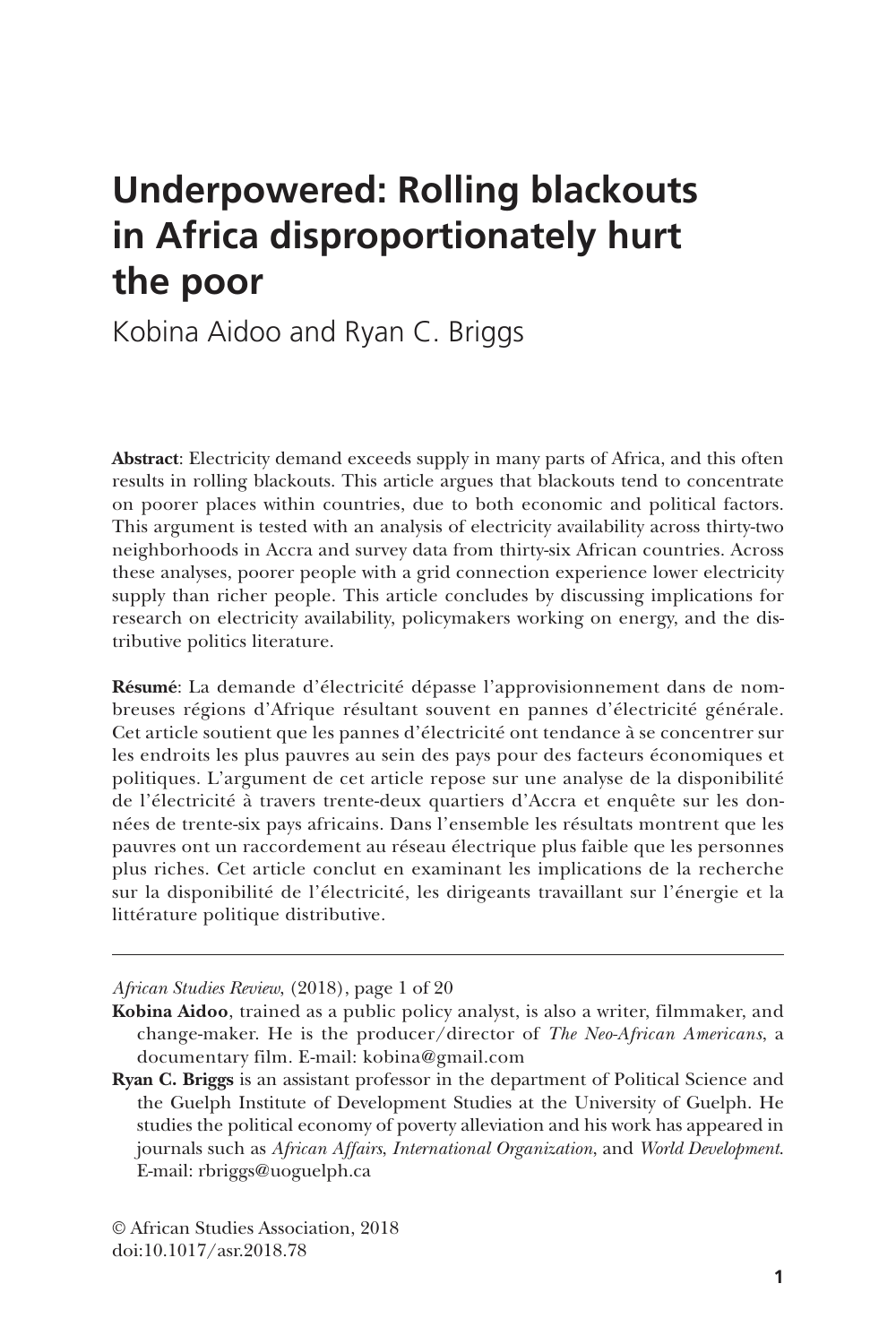**Resumo**: A procura de eletricidade é maior do que a oferta em muitas regiões de África, o que desencadeia frequentes *blackouts*. Neste artigo, argumenta-se que, tanto por razões económicas como políticas, os *blackouts* tendem a concentrar-se nas zonas mais pobres de cada país. Esta hipótese foi testada através da análise do abastecimento de eletricidade em 32 bairros de Acra (Gana) e de dados recolhidos em 36 países africanos. Em todas estas análises, verificou-se que, de entre as pessoas com acesso à eletricidade, as mais pobres usufruem de um abastecimento mais fraco do que as mais ricas. A encerrar o artigo, discutem-se as conclusões a retirar quanto à investigação sobre o abastecimento de eletricidade, à ação dos decisores políticos com responsabilidades sobre a energia e à literatura sobre políticas distributivas.

**Keywords:** blackouts; electricity; *dumsor*; Ghana; energy inequality

"People who are ministers and government officials have electric running for them. [...] Ordinary people have constant blackouts. If you have political power, you have electricity." (Baker from Nkawkaw [Ghana], quoted in Rupp [2013:112])

Access to electricity in Ghana increased from 24 percent of the population to 79 percent between 1990 and 2016 (World Bank 2018).<sup>I</sup> However, growth in electricity supply from the national grid has not matched the rapid growth in demand (Kemausuor & Ackom 2017). This is primarily due to large technical losses from outdated distribution equipment and a high reliance on variable hydroelectric generation (Kumi 2017; Mensah et al. 2014). As a result, Ghana has experienced electricity rationing via rolling blackouts, known locally as *dumsor* (pronounced doom-sor), the Twi word for "off/on," from 2011 up to the time of writing. $2$ 

The problem of inadequate electricity is not unique to Ghana. In 2012, on-grid electricity generation capacity in sub-Saharan Africa (SSA) was about ninety gigawatts (GW), though in practice the amount of electricity available to be used was often much lower due to transmission losses and periods when generation was under capacity. To put this figure into context, consider that half of this capacity is due solely to South Africa, while the remaining forty-five GW is shared across the rest of SSA (International Energy Agency 2014:19). With supply unable to meet demand, electricity shortages are common. For example, in Nigeria in 2014, firms reported about thirty-three power outages in a typical month (World Bank 2017b).3 On average, electricity in SSA is reported to be unavailable for what amounts to a total of about twenty-three days each year (International Energy Agency 2014:42). Due to both economic and political factors, these ongoing electricity interruptions may "reflect and reproduce urban inequality" (McFarlane 2010:132). In this way, infrastructure that is typically thought to "bind cities, regions and nations into functioning geographical or political wholes" may end up exacerbating inequality by splintering access to critical services (Graham & Marvin 2001:8).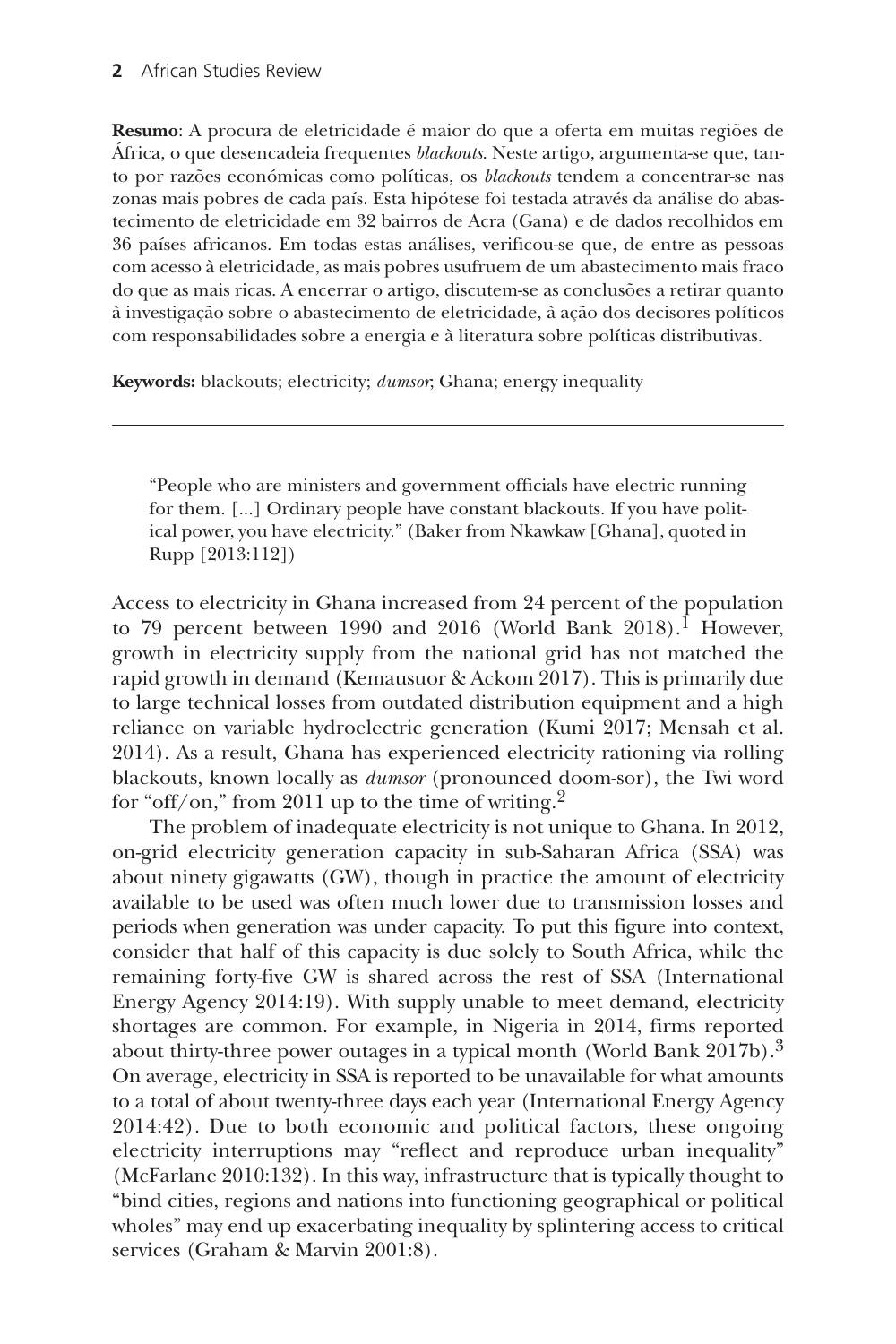The problem of inadequate electricity supply may get worse before it gets better. While generation capacity in Africa is growing, thanks to local investment and international initiatives such as Power Africa, demand in many countries is growing faster. Between 2000 and 2012, demand for electricity in SSA increased 45 percent, and about 145 million people gained access to the grid for the first time (International Energy Agency 2014:19–30).4

Given the importance of rolling blackouts in daily life across the continent, and given the range of positive social effects associated with households having electricity (Dinkelman 2011; Khandker et al. 2013; Grogan & Sadanand 2013; Rud 2012; Lipscomb et al. 2013), it is surprising that we lack even a basic understanding of the politics of rolling blackouts.<sup>5</sup> In particular, we currently lack answers to simple questions such as: who loses power in a rolling blackout? This study provides an answer to this question. We argue that for both economic and political reasons, the effects of blackouts are likely to fall disproportionately on the poor.

One reason for the lack of research on rolling blackouts is that data collection is difficult. We address this by analyzing an original dataset of electricity availability at the level of neighborhood-days in Ghana's capital of Accra. Our dataset has an unusually high level of spatial and temporal detail.6 Using this dataset, we show that poorer neighborhoods receive lower electricity supply than richer neighborhoods. We corroborate this result with an analysis of survey data from thirty-six African countries and show that, across the continent, poorer people with access to the grid have less electricity availability than richer people with grid access.

Our findings reinforce research that argues that simply having access to the grid is not a reliable measure of electricity availability (Min 2015; Thurlow et al. 2015). However, our results go further, to show that proxying for *availability of electricity* with a seemingly reasonable variable such as, *does the house have a grid connection?* is likely to overestimate how much the poor (relative to the rich) have electricity. Our work also shows that blackouts can be aimed. Most analyses of the politics of electricity examine who receives grid extensions (e.g., Briggs 2012; Kroth et al. 2016).<sup>7</sup> In showing that rolling blackouts can be aimed, we also show that electricity rationing presents an opportunity for distributive politics, as it allows those with control over the grid to direct electricity to some areas and not to others.<sup>8</sup>

#### **Why electricity cuts may fall on the poor**

We expect electricity cuts will fall on the poor and avoid the wealthy for three main reasons. The first is about short-term economics, the second is about short-term politics, and the third is about longer-term political and economic considerations. The short-term economic reason is that, as is the case in Ghana, the utility responsible for distribution may be cash strapped, and so may have an incentive to target electricity to the places where they think they can earn the greatest profit. This is likely to mean targeting richer neighborhoods, where there is higher demand, higher marginal tariff rates, as well as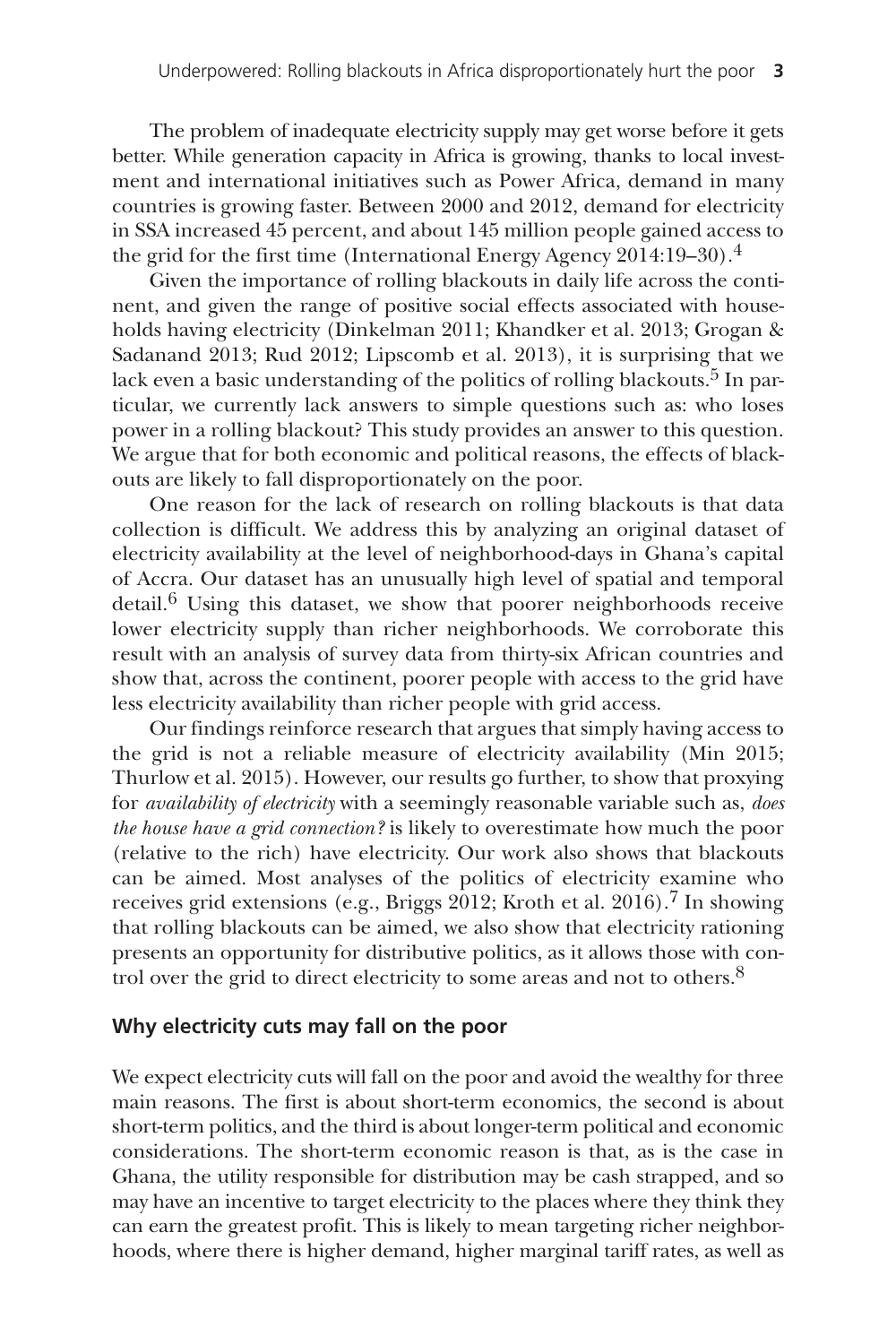higher and faster potential rates of payment.<sup>9</sup> An example of this kind of reasoning can be seen in the response of Dr. Charles Wereko-Brobby, former Chief Executive of Ghana's Volta River Authority, to early evidence that dumsor was favoring the wealthy: "The only schedule that matters is where ECG thinks it will get paid" (Aidoo 2015).<sup>10</sup> While prioritizing profit when targeting limited electricity is reasonable, it will have the effect of concentrating blackouts on poorer areas. In this way, "utilitarian bureaucratic decision rules limit the recognition of systematically-patterned and unequal service disruptions" (Liévanos & Horne 2017:202).

Aside from short-term economic considerations, electricity cuts may also fall disproportionately on the poor because they lack the political power to forestall such cuts.11 This could occur in two different ways. First, elites such as national politicians and high-level ECG staff have to live somewhere, and if these elites have influence over who gets electricity during load shedding, then they may take actions to protect the places where they live from cuts. For example, when one of the authors of this article was doing fieldwork in Lilongwe (Malawi) during a period of frequent power outages in 2011, some (wealthier) neighborhoods were rumored to be much more attractive places to rent because they shared a section of the national grid with the President's house and so had more consistent electricity. To the extent that local elites have influence over allocation of electricity supply and live in concentrated areas, it is plausible that they will act to ensure that the places where they live receive a higher availability of electricity than might otherwise be expected.<sup>12</sup>

Second, the link between political influence and a higher supply of electricity could be less direct, with wealthier citizens either being more willing to voice their concerns to political representatives or with politicians being more concerned with the opinions of wealthier individuals. Looking outside the continent, consider that wealthy Americans are much more likely to have contacted their political representatives than poorer Americans (Page et al. 2013) and that U.S. government policy mirrors the policy preferences of the affluent more than the policy preferences of the less well-off (Gilens 2012). In sum, "there can be little doubt that the wealthy exert more political influence than the less affluent do" (Page et al. 2013:51). If one believes that wealth can typically be transformed into *de facto* political power (Acemoglu & Robinson 2008), then this pattern will generalize broadly.

There is less research on the political influence of income or wealth in SSA.13 This is in part because the traditional understanding of the relationship between state power and wealth in SSA posits that people gain access to the state in order to gain wealth, rather than wealth being created independently and then used to sway the choices of political elites (Sklar 1979; Diamond 1987). From the point of view of resource targeting, this distinction is immaterial. Political or economic elites should be able to take actions that influence the government so as to shelter themselves from resource cuts. To the extent that the rich seem to participate in politics less than the poor in much of Africa, this is because the rich do not fear taxation in low-capacity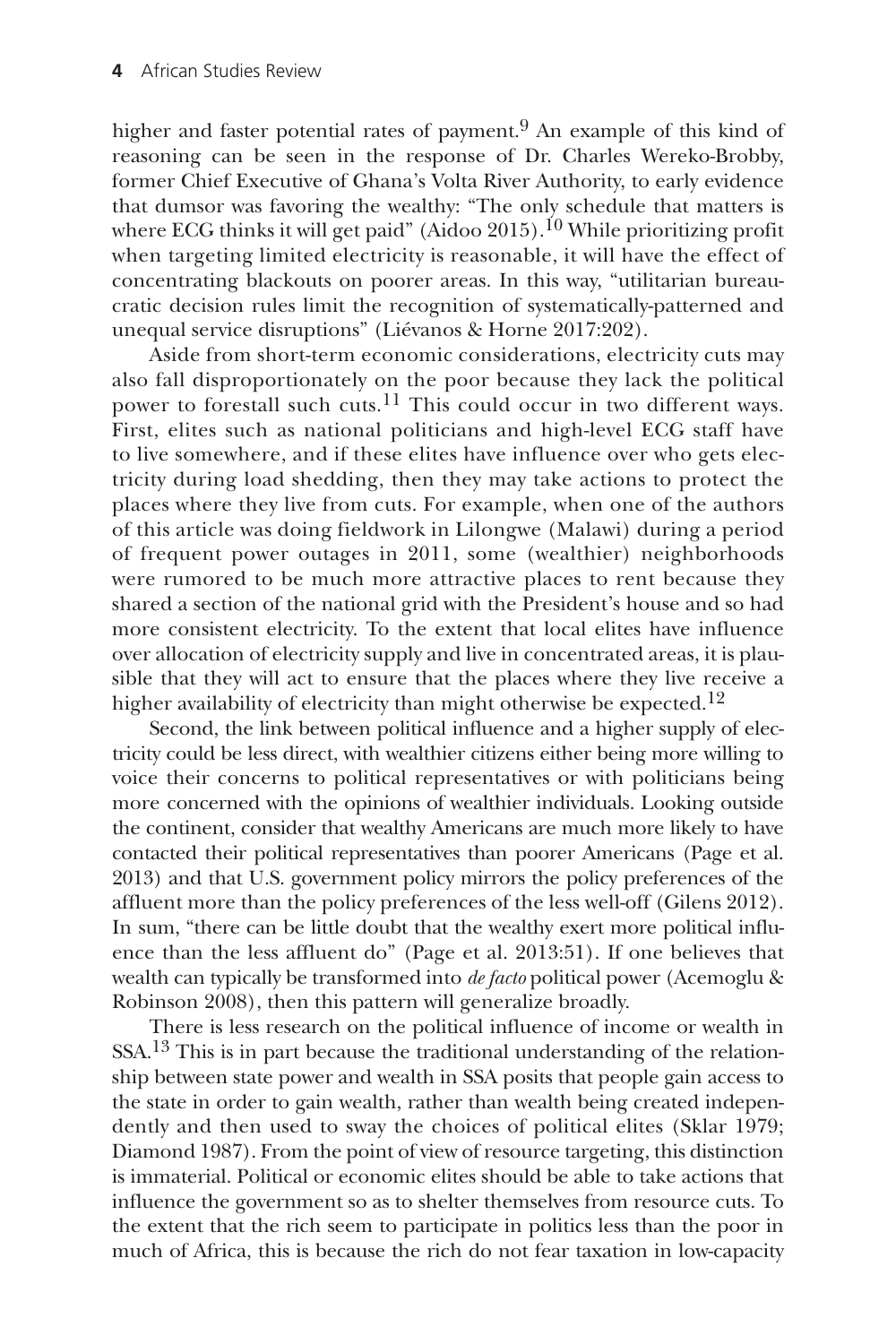states (Kasara & Suryanarayan 2015). The underlying logic is thus consistent: the rich can turn their wealth into political power if they choose to do so, but they do not always feel such need. If one makes the assumption that people in general would like to avoid electricity cuts, then such cuts should concentrate on the relatively poor and spare the relatively wealthy.

Third and finally, governments may under-invest in electricity infrastructure and the maintenance of such infrastructure in poorer areas. In this case, governments may not literally be directing power cuts in the moment of a blackout towards the rich and away from the poor, but rather this outcome will come about because the places where the relatively rich live have newer and better maintained infrastructure.14 The reasons for these differences in infrastructure investment mirror the logics described above. First, disparities in wealth across neighborhoods may mean that utilities find it easier to recoup costs in richer neighborhoods. Second, wealthier people may have more influence over politics. Thus, for both economic and political reasons, we would expect that when blackouts occur, they will be concentrated in the areas where the relatively poor live and will be felt least in the places where the relatively rich live.

#### **Ghana**

Our case study examines neighborhood-level data on access to electricity across Greater Accra.15 Accra is a useful case because the city has seen widespread and enduring rolling blackouts, or dumsor, and because almost everyone in Accra is on the grid.16 Further, in Ghana dumsor was supposed to proceed using a schedule set by the state-owned Electricity Company of Ghana (ECG). During our period of study, electricity was to cycle in a staggered fashion across three groups of neighborhoods on a cadence of twelve hours off and twenty-four hours on.17 It is quite difficult to collect finegrained spatial and temporal data on actual access to electricity, so one contribution of this study is to analyze a unique dataset reporting when electricity was on or off across thirty-two neighborhoods in Accra over a twoweek period in 2015.

This dataset was formed by cleaning and collating status updates submitted by Ghanaians via text message to The Dumsor Report. The Dumsor Report is a civil society project that uses social media to encourage citizens to report electricity outages. Our data for this study come from one project where the goal was to collect data on access to electricity in and around Greater Accra. Respondents volunteered to submit updates on changes in electrification status in their neighborhood for one month, and in total thirty-two neighborhoods were represented. When possible, multiple people were added per neighborhood to increase reporting accuracy. The project tracked updates on electricity in 2015 from April 11 to May 11. However, we dropped the first half of the data because during this time a majority of volunteers had trouble reporting information.18 Our analysis focuses on the latter two weeks (April 28 to May 11) with consistent data.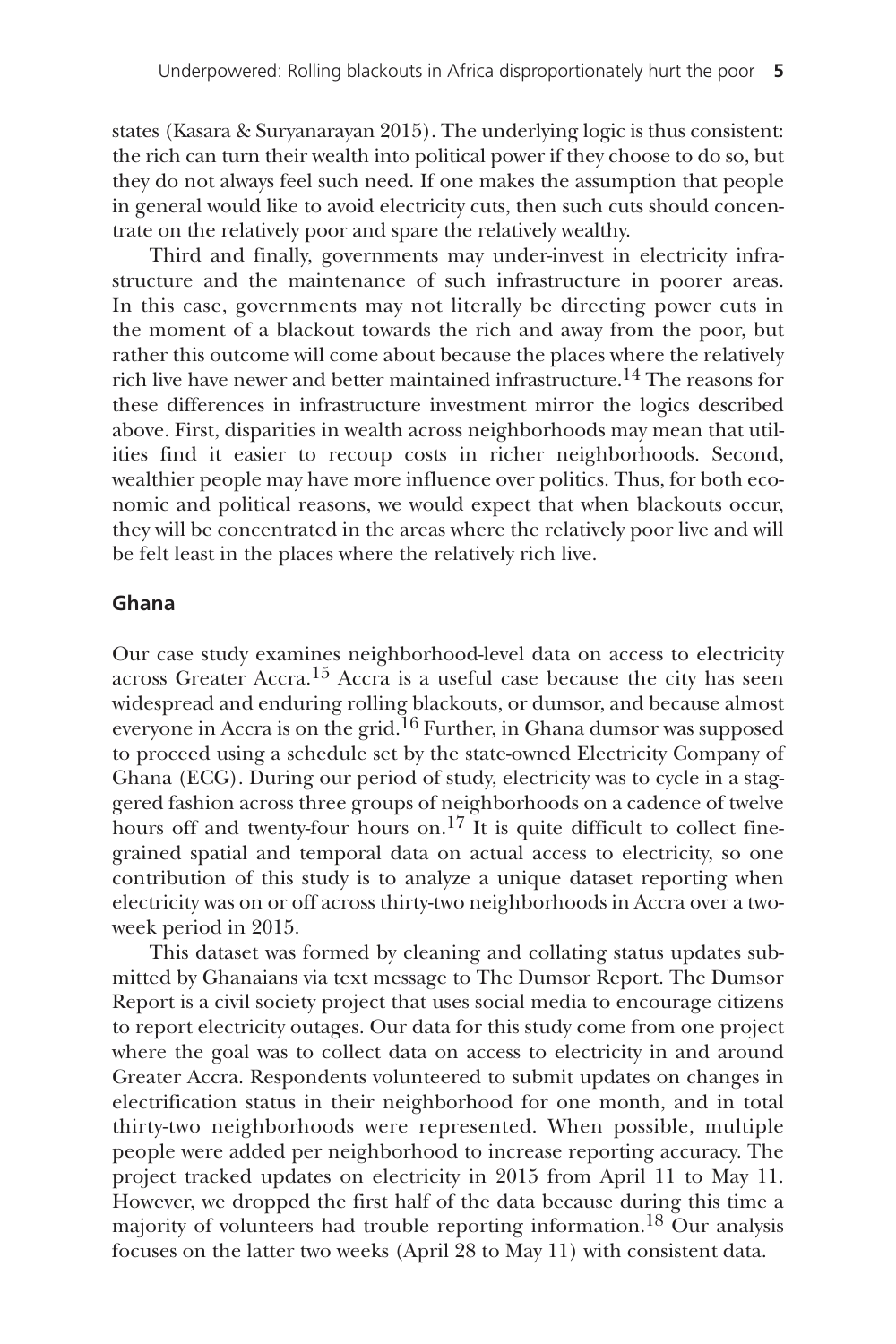The full dataset is presented graphically in Figure 1. This figure reveals that there is a high degree of variation in electricity availability over time and especially across neighborhoods. Some rich neighborhoods (e.g., Cantonments, Ridge) have almost complete electricity coverage while other poor ones (e.g., Chorkor) receive a much lower and more uncertain supply. We next more formally examine the relationship between wealth and electricity supply.



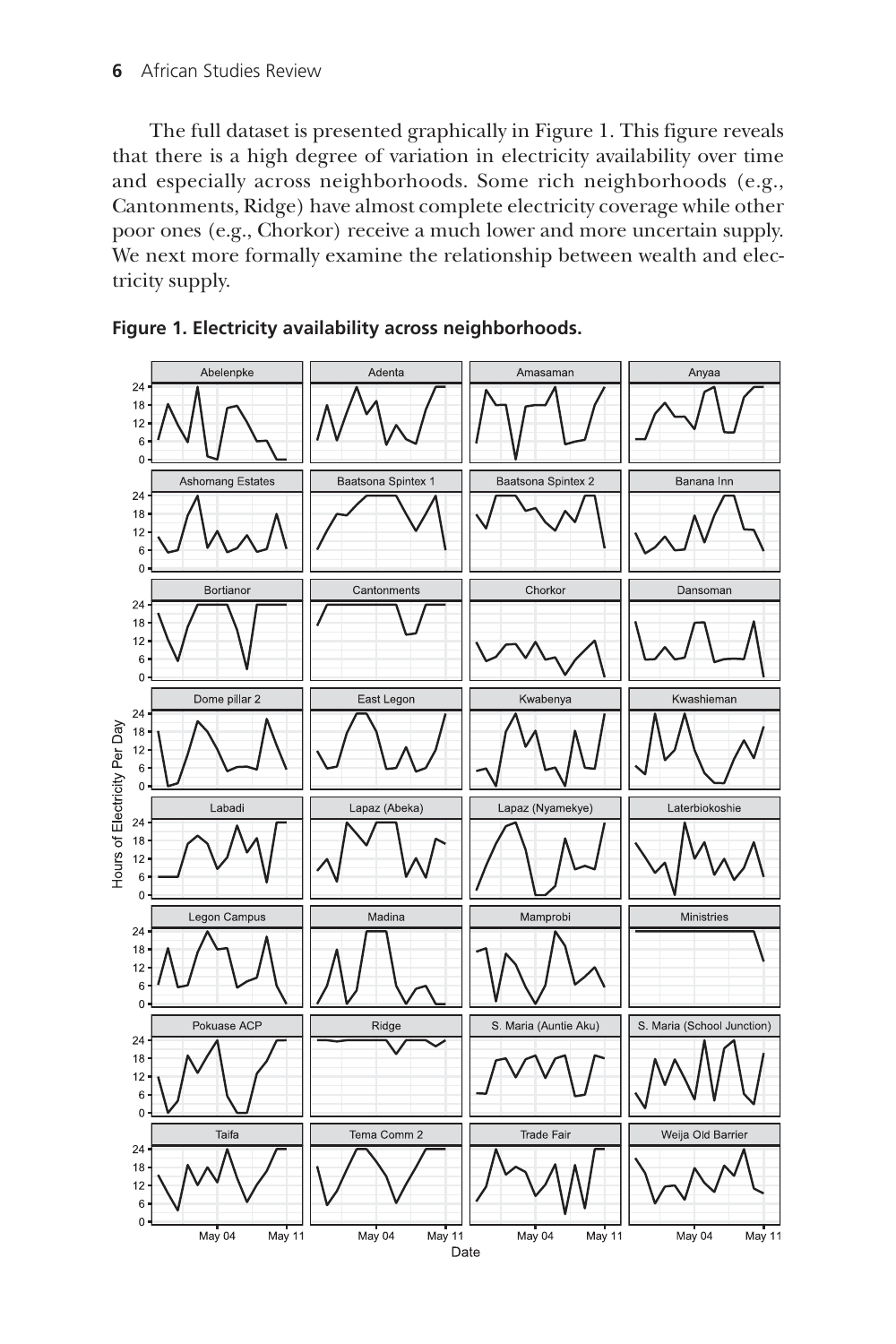In addition to the data on electricity availability, our analysis makes use of two measures of wealth. The first is a neighborhood-level measure of housing quality. This variable is drawn from a map produced by John R. Weeks et al. (2012). Each neighborhood is placed in a housing quality quintile (five = wealthiest) based on its rank across all of Accra's 108 neighborhoods. We were able to locate twenty-five of the thirty-two neighborhoods shown in Figure 1 within the Weeks et al.  $(2012)$  housing quality map.<sup>19</sup>

Our second measure of wealth is the neighborhood's tax class. Tax classes are created by the Accra Metropolitan Assembly (AMA) and are used to assess property taxes. While the housing quality measure is based on objective features of houses and created by outside researchers, the AMA tax class codifies local knowledge about the level of wealth of each neighborhood.<sup>20</sup> We have tax class information on eighteen of the neighborhoods shown in Figure 1.<sup>21</sup> Neither wealth variable varies over time in our two-week period, but both wealth measures vary across neighborhoods. Table 1 shows how the two wealth measures correlate using data from the eighteen neighborhoods that have data on both measures.<sup>22</sup> Cells with no neighborhoods are blank. The two measures align well.

We now turn to the analysis of electricity availability by wealth. The results are presented graphically in Figure 2. Each panel comes from a separate OLS regression, where the independent variables are a set of dummies marking the levels of the relevant wealth measure and the expected amount of electricity per neighborhood-day from the ECG schedule. The dependent variable is the number of hours of electricity per neighborhood-day. The figure shows point estimates and 95 percent confidence intervals for the effect of each level of each wealth variable on the number of hours of electricity in a hypothetical day when the ECG schedule pledges to provide twelve hours of electricity to each neighborhood.<sup>23</sup>

The left panel shows that the lowest housing quality quintile receives an average of about 7.5 hours of electricity per day, while the highest receives about 17.5 hours. The middle three quintiles fall between these two extremes.

| <b>Wealth Quintile</b> |  |                |                |   |   |                |  |  |  |
|------------------------|--|----------------|----------------|---|---|----------------|--|--|--|
| <b>Tax Class</b>       |  | $\overline{2}$ | 3              | 4 | 5 | <b>Total</b>   |  |  |  |
| CC1                    |  |                |                |   |   |                |  |  |  |
| 1A                     |  |                |                |   | 3 | 3              |  |  |  |
| 1B                     |  |                |                |   |   | $\overline{2}$ |  |  |  |
| 2A                     |  |                | 9              | 3 |   | 5              |  |  |  |
| $2\mathrm{B}$          |  |                |                |   |   |                |  |  |  |
| $3\mathrm{A}$          |  | 3              | $\overline{2}$ |   |   | 5              |  |  |  |
| 3C                     |  |                |                |   |   |                |  |  |  |
| Total                  |  | 3              | 5              | 5 |   | 18             |  |  |  |

**Table 1.** Relationship between wealth measures

 $\chi$ <sup>2</sup> statistic for no relationship between wealth measures – 47.8 (p < 0.01).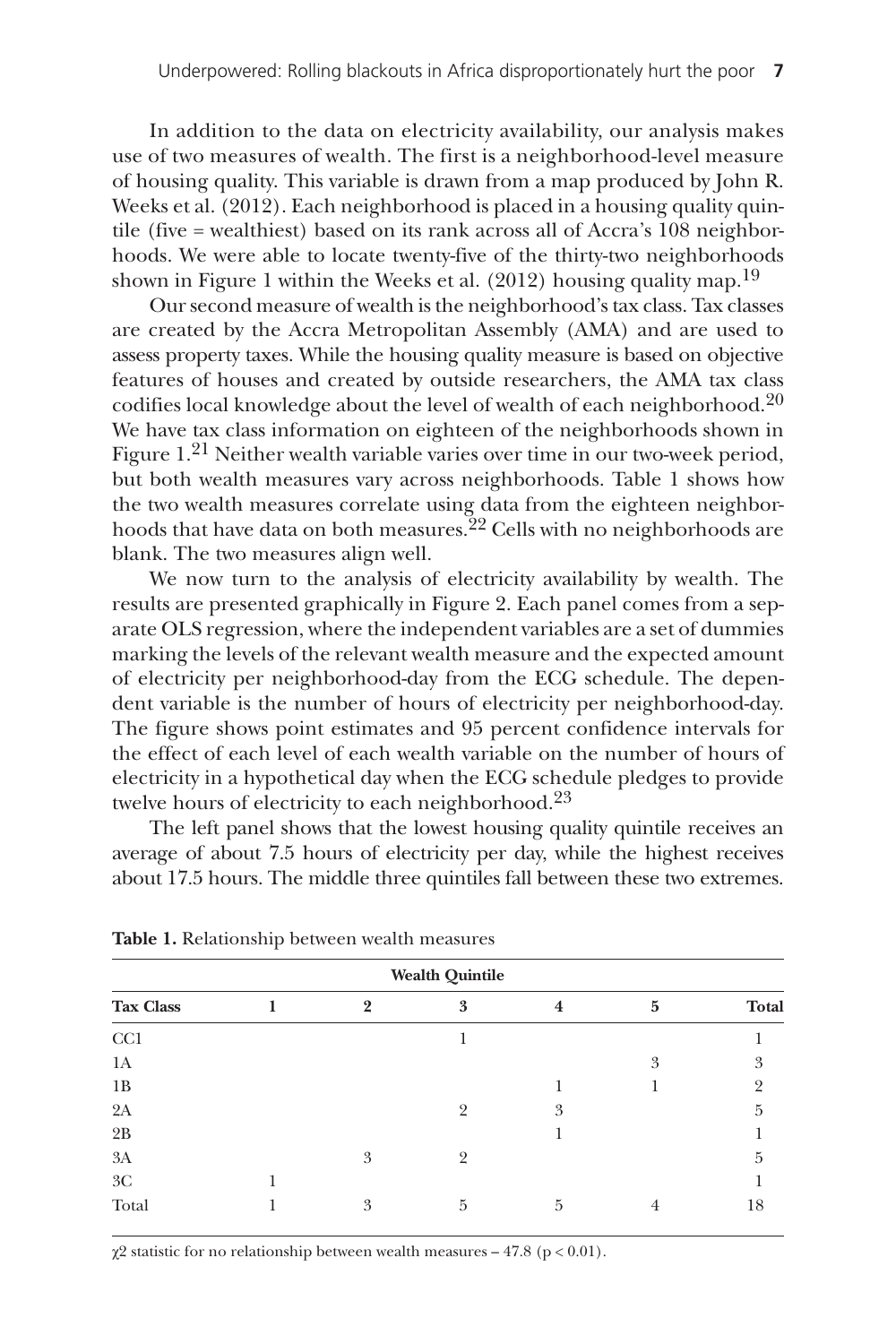

**Figure 2. Predicted electricity supply by neighborhood wealth.**

The difference in expected hours of electricity between the lowest quintile and the others is statistically significant  $(p < 0.01)$ , as is the difference between the richest quintile and the others. The right panel shows similar patterns, with the lowest tax rate neighborhood receiving far less electricity than the others while the neighborhoods in the top residential and commercial tax classes receive close to 24 hours of electricity per day.24

While these results directly contradict the load shedding schedule published by the ECG, they conform closely to our theoretical expectations. We expected that poorer neighborhoods would receive less electricity because they generate less money for the utility and because they are comprised of people who typically lack the political clout to effectively demand from the government equity (or favoritism) in resource allocation. Richer neighborhoods would be privileged because they generate more money and have both political clout and more direct connections to those with power.

#### **Cross-national results**

While the above results come from fine-grained data, they only cover a small number of neighborhoods over a two-week period in one city. Thus, one may be concerned that the results reveal something about Accra more than something about electricity provision more generally. In this section we offer a preliminary check on the results from Accra using data from Afrobarometer round six (Afrobarometer 2016). Afrobarometer conducts nationally-representative surveys of public attitudes across Africa.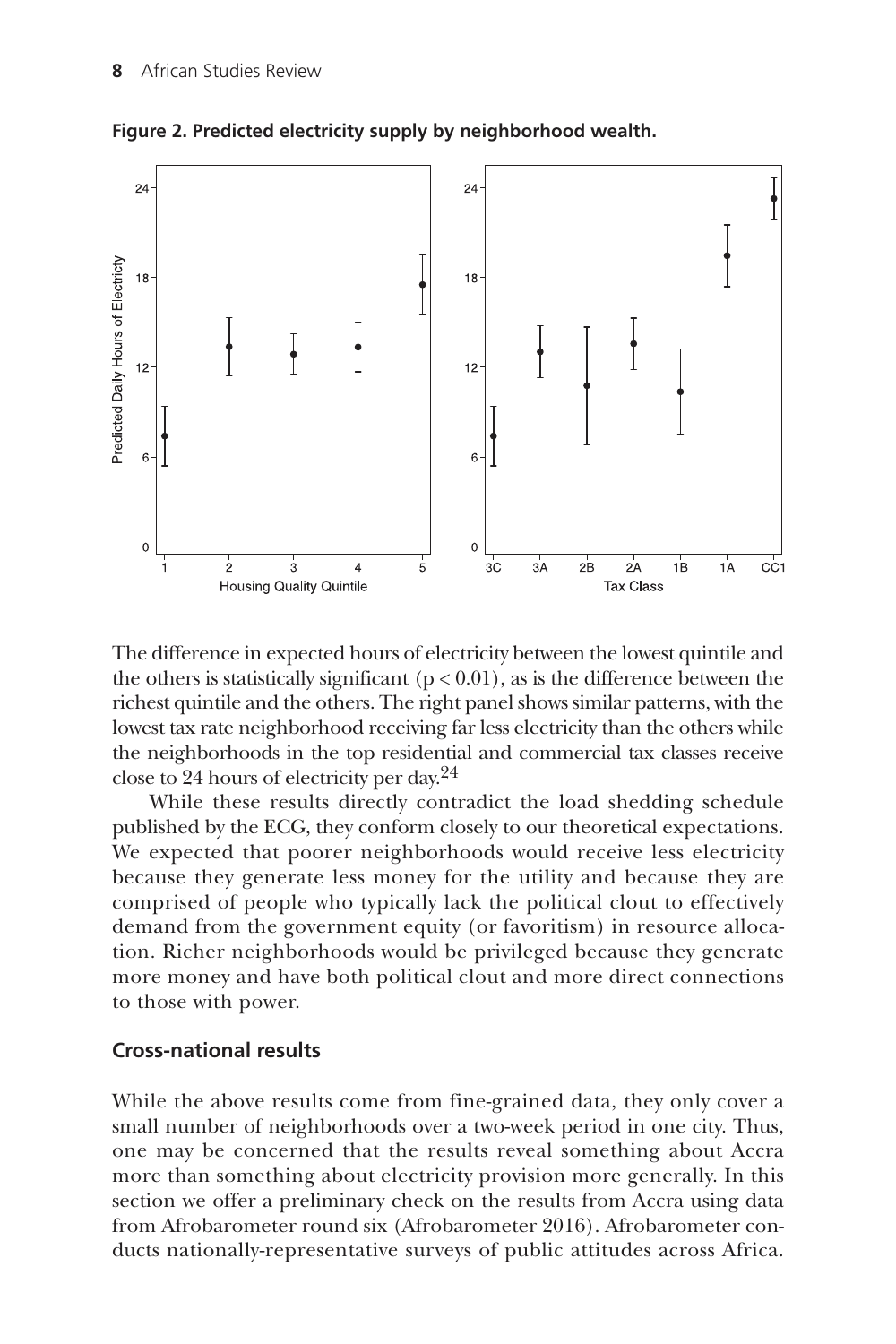Round six included a new question about electricity provision and was conducted in thirty-six countries.

Our dependent variable comes from a question that first asked respondents "Do you have an electric connection to your home from the mains?" and then, if they said yes, followed up with "How often is electricity actually available?" The possible responses to the latter question are: All of the time, most of the time, about half of the time, occasionally, and never. Of the 53,935 respondents in round six, 22,243 (41 percent) reported that they had no connection from the electricity grid to their home. This article is concerned with the availability of electricity for those on the grid, and so we dropped respondents without a grid connection from the following analysis.25

Our key independent variable is a deprivation score. Afrobarometer has a series of questions asking how often over the past year the respondents went without: enough food to eat, enough clean water for home use, medicines or medical treatment, enough fuel for cooking food, and a cash income. For each question, the possible answers are: Never, just once or twice, several times, many times, and always. We sum these five questions, where "never" counts as zero and "always" counts as four, to arrive at a deprivation score that ranges from zero to twenty.26

We first examine the pooled, bivariate relationship between the deprivation score and electricity availability for those on the grid. This pooled relationship takes the form of a cross-tab, which we show graphically using a mosaic plot in Figure 3. The size of each cell shows the number of respondents at each intersection of the electricity and deprivation variables. In total, the figure summarizes the relationship between deprivation and electricity availability across 31,098 people. The figure reveals that the single largest deprivation score category is zero, and a little under half of the people that have this score report electricity being available "all of the time." As one moves up the deprivation score the share of people reporting consistent electricity availability decreases approximately linearly and the share of people reporting receiving electricity "never" or "occasionally" grows. We can strongly reject the null hypothesis that there is no relationship between deprivation and electricity availability.<sup>27</sup>

The mosaic plot shows that, of people with access to the electricity grid, those with higher deprivation scores experience less consistent electricity. However, this result comes from an unweighted and pooled analysis across all respondents, and so it could be driven by over-representing countries with more respondents, or by country-specific factors that influence both electricity availability and poverty at a country level. To correct for these issues, we estimate a series of linear models with survey weights and fixed effects at different levels.28 The results are reported in Table 2, where the dependent variable ranges from zero to four (inclusive), and higher numbers mean more consistent electricity.

Column one reports pooled results. The relationship between the deprivation score and electricity availability is strong. However, it is plausibly driven by country-level omitted variables. For example, it could be the case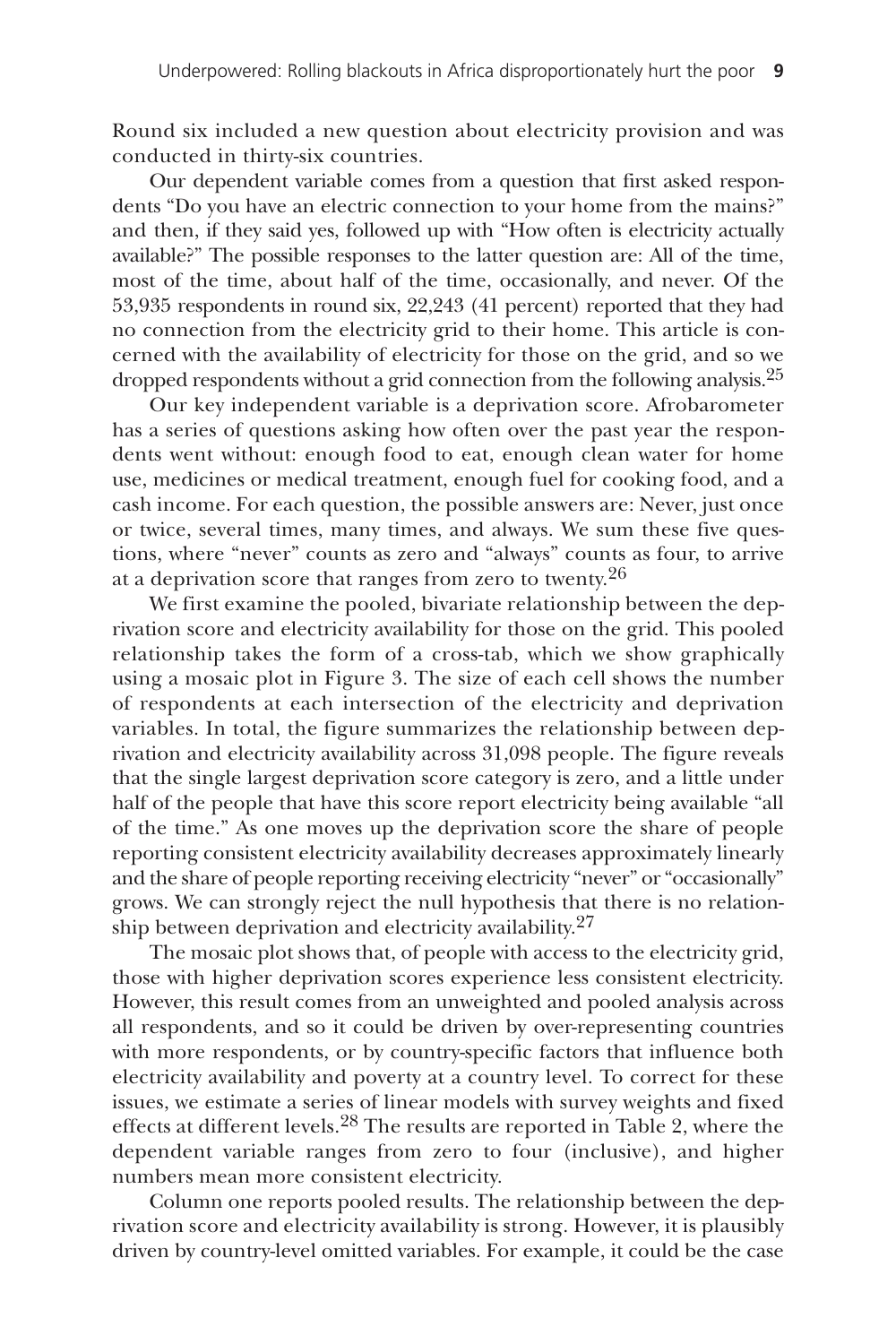

**Figure 3. Deprivation and electricity availability, pooled data.**

that countries that are poorer on average also have less reliable electricity on average, and so what appears to be a cross-respondent result is being driven by country-level features.

Columns two, three, and four address this issue by adding fixed effects at the level of the country, first-level region, and location, respectively. Locations are intermediate regions, such as districts, that fall between firstlevel administrative regions and the enumeration areas.29 Locations are nested within regions, which themselves are nested within countries. There are thirty-six countries, 423 subnational regions, and 1906 locations in the sample under study. Including the fixed effects allows us to see if the pooled relationship shown in Figure 3 and reported in column one holds up when we compare respondents within progressively smaller spatial units.

The fixed-effects analysis produces two noteworthy results. First, the relationship between deprivation and electricity availability weakens as fixed

|                      |           | $\mathbf 2$ | 3         | 4         | 5               |
|----------------------|-----------|-------------|-----------|-----------|-----------------|
| Deprivation          | $-0.069*$ | $-0.045*$   | $-0.039*$ | $-0.031*$ | $-0.042*$       |
|                      | (0.002)   | (0.006)     | (0.004)   | (0.003)   | (0.011)         |
| <b>Fixed Effects</b> | No.       | Country     | Region    | Location  | No.             |
| Weights              | Yes       | Yes         | Yes       | Yes       | No.             |
| Subsample            | On Grid   | On Grid     | On Grid   | On Grid   | On Grid + Accra |
| <b>Observations</b>  | 31,098    | 31,098      | 31,098    | 31,098    | 429             |

**Table 2.** Results from Across Africa

Models 1 and 5 have robust standard errors in parentheses.

Models 2–4 have robust standard errors clustered at the fixed effect level in parentheses.  $*$  p<0.01.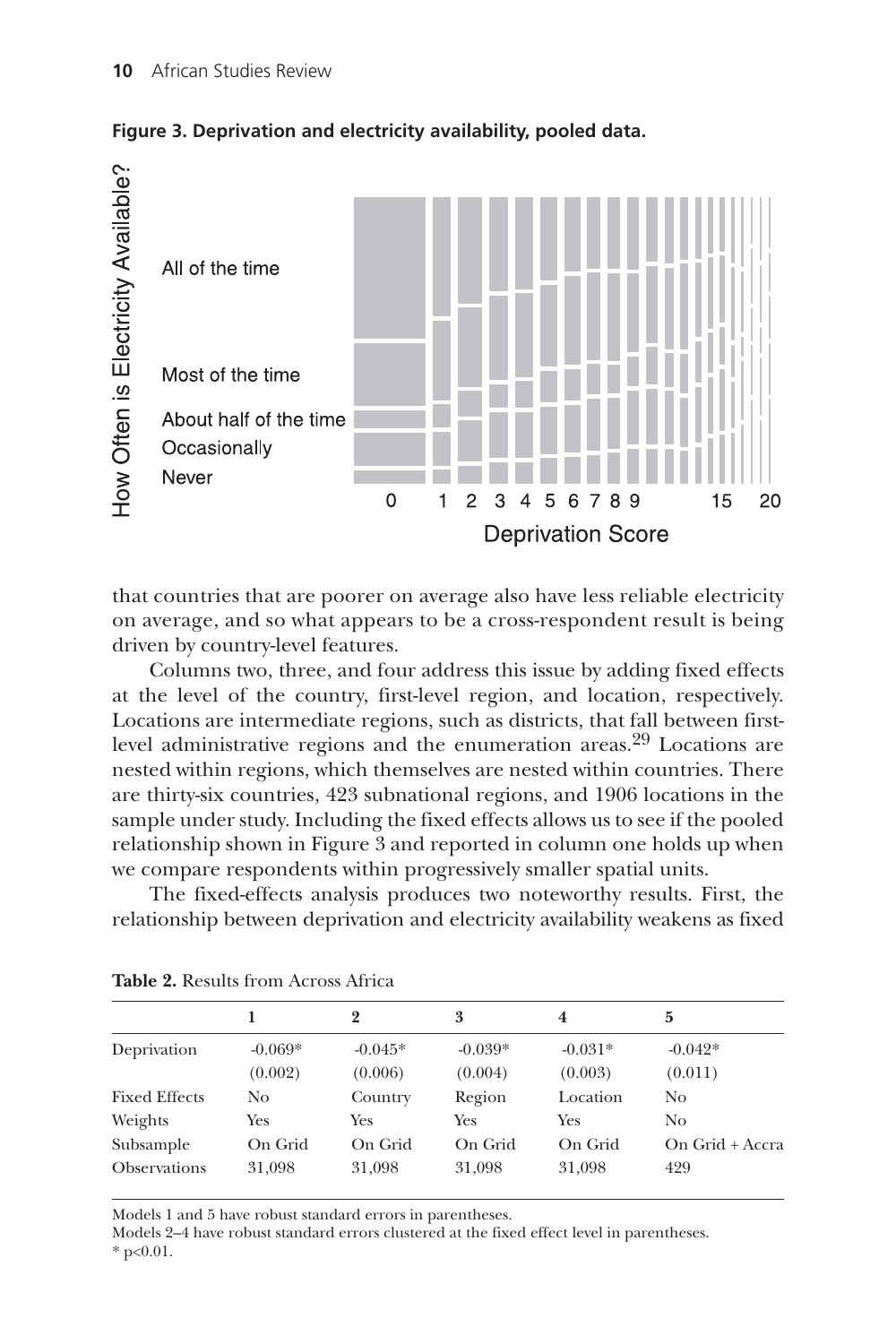effects at progressively smaller administrative units are added to the analysis. This reveals that some of the relationship between deprivation and electricity availability is indeed driven by factors that exist at the level of the country, region, or location. Second, across the specifications, the relationship between deprivation and electricity availability is consistently signed and statistically significant. The magnitude of the relationship also remains meaningful. In the weakest case, reported in column 4, a shift of ten points on the deprivation scale leads to a drop of about a third of a point (on a 0–4 scale) on electricity access.

People with access to the electricity grid and higher deprivation scores report lower electricity availability than those with lower scores, and this relationship exists within countries, regions, and locations. Some of this relationship is due to factors at high levels of aggregation. These might include, for example, the state of the national economy at the country level, or local institutions at the regional level, or quality of infrastructure at the location level. However, even when comparing within locations, it remains the case that poorer people experience worse access to electricity than richer people.

Finally, column five in Table 2 narrows the sample to only look at Accra, and in doing so provides a check on the neighborhood-level results reported earlier. Of the 440 people interviewed in Greater Accra during Afrobarometer round six, only five said that they did not have a connection from the grid to their house.30 This reinforces our earlier claim that in some cities access to the electricity grid is near 100 percent. Of course, universal access to the grid does not imply universal availability of electricity. The results in column five support our earlier neighborhoodlevel results from Accra, as people with higher deprivation scores are more likely to report worse electricity availability.

This section has shown that across Africa, poorer people with a connection to the electricity grid report lower levels of electricity availability than richer people. It is important to note that our analyses do not identify the causal effect of being poor on electricity availability. Regardless, they show that electricity cuts fall most heavily on the poorest. While the Afrobarometer analysis suggests that our neighborhood-level results from Accra may generalize, an important caveat is in order. The data from the neighborhood-level analysis in Accra tracked the actual availability of electricity in close-to-real time, while the Afrobarometer data only record the respondent's retrospective, self-reported assessment of how often electricity is available. Aside from this leading to reliability issues, it is possible that the relationship between deprivation and electricity availability in the Afrobarometer analysis is due to poorer people being able to afford lower availability rather than it being the result of the choices of governments or electricity utilities. The question is worded in a way that should minimize this concern, as it asks how often electricity is available rather than how often a respondent can afford electricity, but question wording can be tricky, and so this issue is worth flagging. Thus, while the analysis of the Afrobarometer data is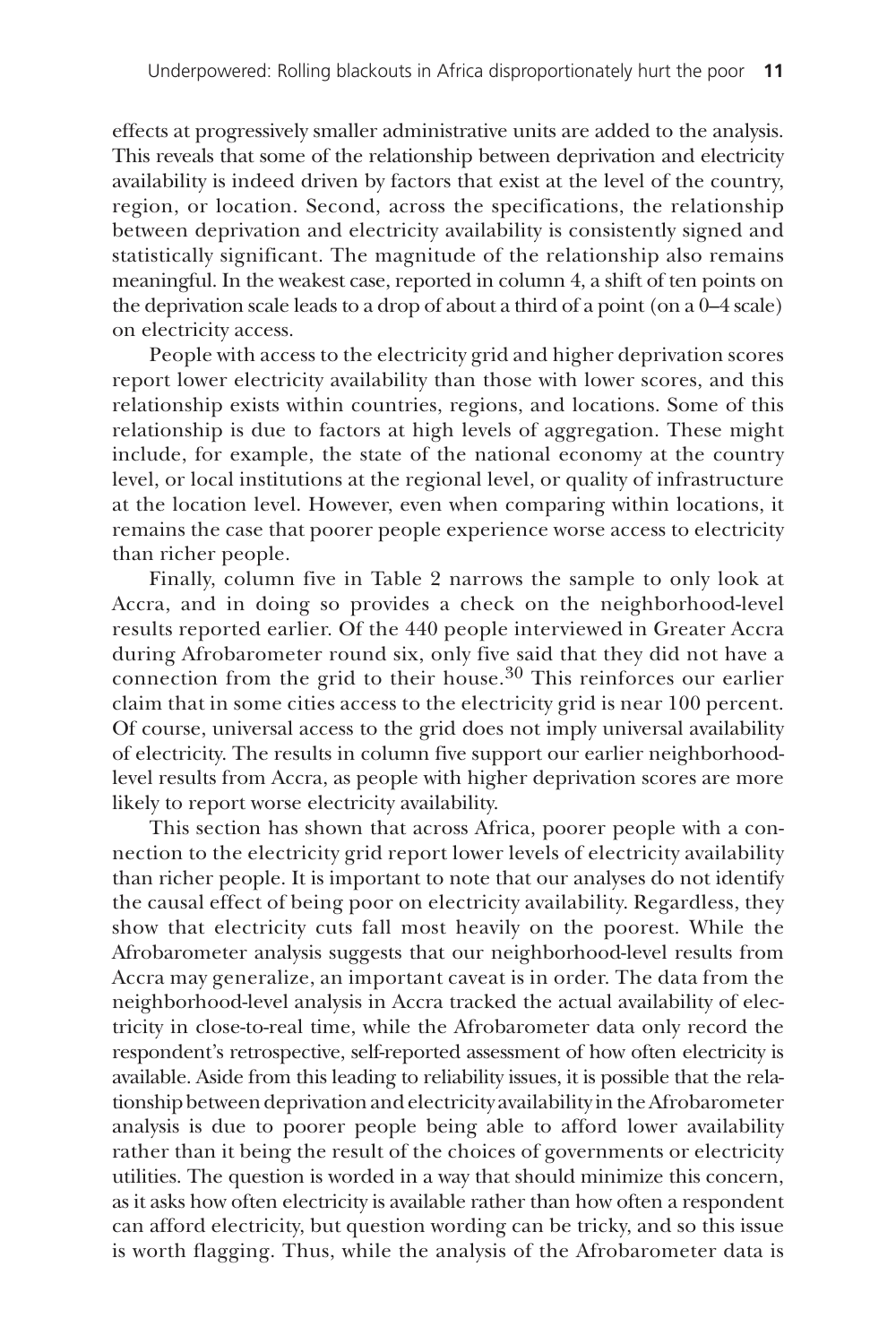consistent with the earlier evidence drawn from Accra, it should be considered a weaker test of the claim that electricity cuts are targeted in ways that protect the relatively rich and concentrate cuts on the relatively poor.

### **Discussion and Conclusion**

Rolling blackouts are a common occurrence in much of SSA, but we know little about the political economy of their causes or consequences. Our study focused on the consequences of rolling blackouts. We have provided theory and evidence suggesting that poorer people are more likely to experience electricity outages during rolling blackouts and that richer people are likely to be uniquely sheltered.

Our theory posited that interlocking economic and political factors push electricity utilities to concentrate blackouts on poorer parts of countries while providing more electricity to richer areas. The main economic factor is simply that poorer areas often generate less profit for the utility than richer neighborhoods. If a utility has a shortage of electricity and is focused heavily on recouping its costs, then it may choose to focus its limited electricity on the richer parts of a country. While this may be a reasonable choice given the goals of the utility, this strategy will lead to blackouts concentrated on the people who are least able to keep the lights on through other means (e.g., generators, batteries, solar power).31

Political factors also push blackouts to concentrate more in poorer neighborhoods and to spare richer ones. This is because key decisionmakers are more likely to live in wealthier neighborhoods, because politicians may be more sensitive to the opinions of their richer citizens, and because wealth is likely to be translatable into political power. Finally, these political and economic factors imply not only that power cuts may be directed to poorer places but also that poorer places may see lower rates of investment in infrastructure, which itself makes power outages more likely. These factors interact to produce a strong prediction that the poor will suffer most during rolling blackouts.

We subjected our prediction to an intensive and an extensive test. The intensive test involved collecting and combining original, daily, neighborhood-level data on access to electricity in Accra with two different measures of neighborhood-level wealth. Regardless of whether we measured wealth using housing quality or municipal tax brackets, poorer neighborhoods received the least power and richer ones received the most. This shows that the cost of dumsor is falling on the relatively poor, and that on average the richest neighborhoods experience very few hours without electricity per day. The gap between the richest and poorest neighborhoods is large, with the richest receiving about ten hours more electricity per day.

Our extensive test compared access to electricity and poverty across people with a connection to their country's national electricity grid. This test traded the spatial detail of the analysis in Accra for breadth, as it covered more than 30,000 people spread over thirty-six countries. Poorer people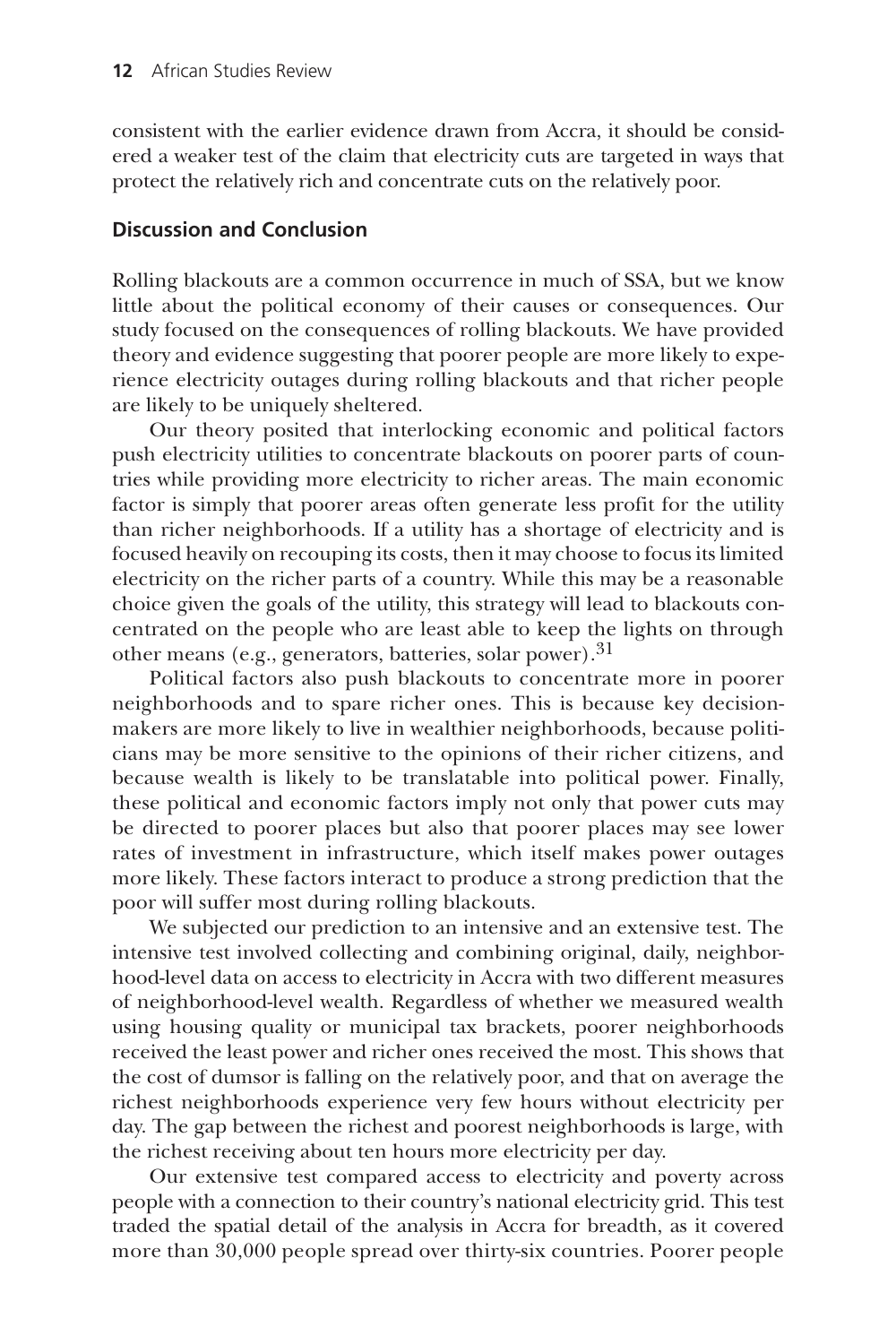on the grid consistently reported lower electricity availability than richer people. This result holds whether we make our comparisons across all people or whether people were examined within the same country, region, or location.

In sum, our analyses show that there is a durable relationship between poverty and electricity availability *for those who already have a grid connection*. The presence of a grid connection is important, as our findings are not due to poorer people living in places without access to the national grid. Rather, we have demonstrated that even when the poor live in houses with a connection to the grid, they are still likely to have less reliable access to electricity than richer people.

Our results have implications for theory, measurement, and policy. First, our analyses show that the effects of rolling blackouts vary over space and can be targeted. This means that these outages create an opportunity for distributive politics. The present study focused on understanding the relationship between electricity and wealth. However, there may also be relationships between electoral politics and access to electricity. Future work could examine, for example, the electoral politics of access to electricity, or the effects of rolling blackouts on voter turnout or incumbentparty support.

Aside from the distribution of blackouts, our study speaks more broadly to research on the relationship between electrification and poverty. Our research has close affinities to the work of Brian Min (2015), which showed that democracies provide more electricity to the poor than do autocracies.<sup>32</sup> While we do not speak to the effects of country-level factors on electrification, we show that within Accra and across Africa the relatively poor receive a lower supply of electricity than the relatively rich.33 While country-level factors such as democracy likely influence how much the poor receive electricity, even within a democratic country such as Ghana we find a strong pro-rich bias in who receives power.

Our work also speaks to broader debates in urban politics on the role of infrastructure in fragmenting or integrating urban spaces. For example, our findings are in line with the research of Steve Graham and Simon Marvin (2001), who challenge the notion that infrastructure necessarily integrates cities, and who show how technologies and infrastructure systems can splinter urban environments and create separate spaces for the "haves" and "have-nots." Our work also resonates with that of Colin McFarlane and Jonathan Rutherford (2008:366–69), who claim that "the development of urban infrastructure is always a highly political process" and that this extends past the issue of construction to include "maintenance and breakdown" as well as "conflict over access and distribution." Our finding that the poor disproportionately suffer the costs of electricity failures also reinforces the claim that infrastructural crises are "mediated by and often exacerbate existing forms of inequality" (McFarlane 2010:132). Reaching only a bit further, if one accepts the argument that "infrastructure [...] has constitutive power" (Kesselring 2017:95), then our findings show how government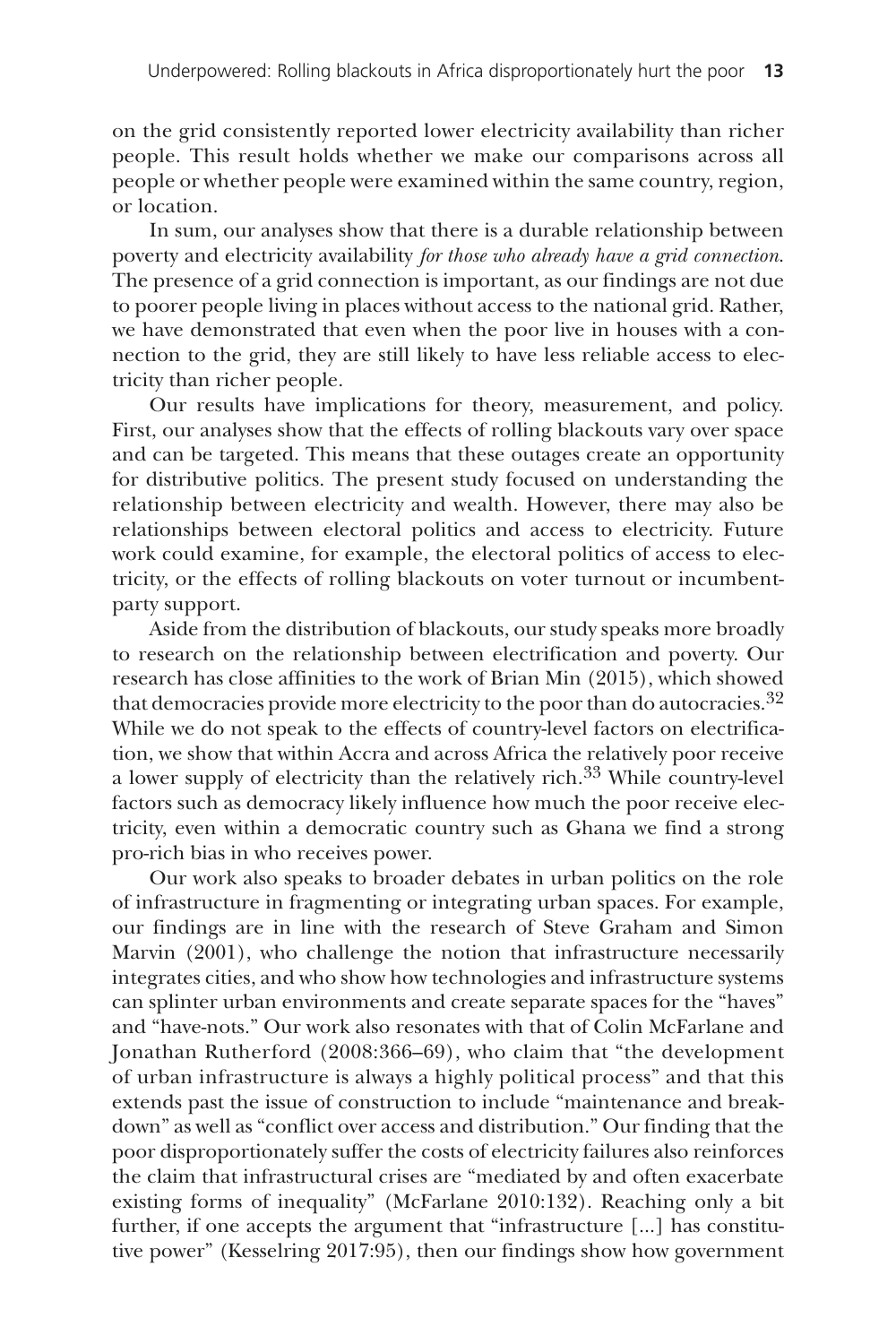action exacerbates inequality by layering a new kind of social stratification on top of existing income or wealth inequalities.

Second, in terms of measurement, our research reinforces prior work suggesting the potential for a wide gap between the presence of infrastructure and the presence of outcomes that are hoped to follow from such infrastructure (Thurlow et al. 2015). For example, Naaborle Sackeyfio (2017:60) notes that "The notion of electricity access conceals what are essentially stark differences between actual connectivity, quantity and supply." The distinction between infrastructure and outcomes is also made by Lant Pritchett (2013), who shows that there is often a wide gap between the presence of schools and actual learning. Aside from empirically supporting the claim that grid access is not equivalent to electricity access, we also show that using an indicator for grid access when one really wants to measure electricity availability will not only overstate electricity availability, but it will also introduce bias by overstating the extent to which poorer people have electricity available. The correlation between grid access and electricity availability weakens as poverty increases, implying that development strategies aimed at increasing the availability of electricity for the poor cannot safely assume that grid extensions lead to increases in electricity availability. These results support existing work in organizations such as the World Bank to create multi-tiered variables measuring access to electricity instead of binary variables measuring grid access (Bhatia & Angelou 2015).

Third, and relatedly, we demonstrate that universal access to the grid is insufficient to guarantee an equitable or reliable supply of electricity to all people.34 Increasing generation capacity, and increasing efficiency throughout the network, is an important component of meeting this challenge, but it probably will not be sufficient in the medium term, as electricity supply is unlikely to meet demand for some time. In this case, it is likely the marginalized position of the poor that leads them to bear a disproportionate share of outages. To the extent that political factors are driving pro-rich and antipoor targeting of electricity, it may be useful to push for the institutional insulation of utilities from political pressure. There are not clear, context-free blueprints for empowering the poor or insulating utilities from political pressure. However, it is worth at least noticing that these are critical problems standing in the way of universal access to electricity even if simple, technical solutions are in short supply.

## **Acknowledgments**

Kobina thanks Ewurama Dontoh and Felicia Eduafowa Arthur for research assistance.

Ryan thanks Maya Berinzon, Florian Hollenbach, participants at a seminar at the Center for Global Development, and ASR's three reviewers for comments. He would also like to thank Seema Jayachandran for the paper's title.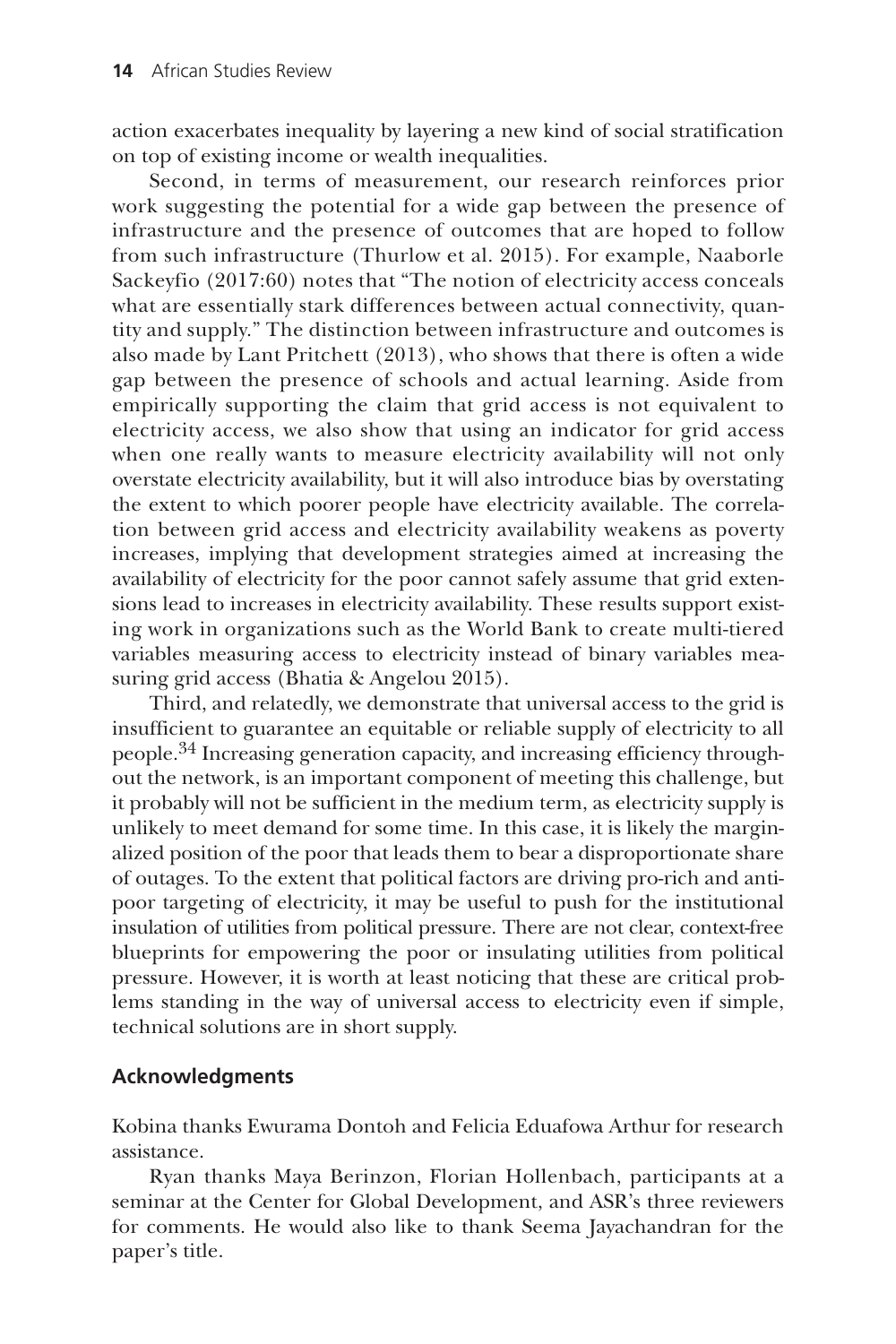#### **References**

- Abdulai, Abdul-Gafaru, and Sam Hickey. 2016. "The politics of development under competitive clientelism: Insights from Ghana's education sector." *African Affairs* 115 (458): 44–72.
- Acemoglu, Daron, and James A. Robinson. 2008. "Persistence of power, elites, and institutions." *American Economic Review* 98 (1): 267–93.
- Afrobarometer. 2016. Afrobarometer data, merged data, round 6, 2016. available at <http://www.afrobarometer.org>.
- Aidoo, Kobina. 2015. Scientific dumsor report: See which areas enjoy or suffer most. Citifm online. [http://citifmonline.com/2015/08/06/scientific-dumsor-report](http://citifmonline.com/2015/08/06/scientific-dumsor-report-see-which-areas-enjoy-or-suffer-most/)[see-which-areas-enjoy-or-suffer-most/](http://citifmonline.com/2015/08/06/scientific-dumsor-report-see-which-areas-enjoy-or-suffer-most/).
- Baetschmann, Gregori, Kevin E. Staub, and Rainer Winkelmann. 2015. "Consistent estimation of the fixed effects ordered logit model." *Journal of the Royal Statistical Society: Series A (Statistics in Society)* 178 (3): 685–703.
- Bhatia, Mikul, and Niki Angelou. 2015. "Beyond connections: energy access redefined." World Bank. [http://documents.worldbank.org/curated/en/](http://documents.worldbank.org/curated/en/650971468180259602/Beyond-connections-energy-access-redefined-technical-report) [650971468180259602/Beyond-connections-energy-access-redefined-technical](http://documents.worldbank.org/curated/en/650971468180259602/Beyond-connections-energy-access-redefined-technical-report)[report.](http://documents.worldbank.org/curated/en/650971468180259602/Beyond-connections-energy-access-redefined-technical-report)
- Brakopowers, Austin. 2017. "Prepaid meter crisis: 4 ECG customers in long queues collapse." [https://www.myjoyonline.com/news/2017/December-7th/prepaid](https://www.myjoyonline.com/news/2017/December-7th/prepaid-meter-crisis-4-ecg-customers-in-long-queues-collapse.php)[meter-crisis-4-ecg-customers-in-long-queues-collapse.php](https://www.myjoyonline.com/news/2017/December-7th/prepaid-meter-crisis-4-ecg-customers-in-long-queues-collapse.php).
- Briggs, Ryan C. 2012. "Electrifying the base? aid and incumbent advantage in Ghana." *The Journal of Modern African Studies* 50 (4): 603–24.
- Brown, David S., and Ahmed M. Mobarak. 2009. "The transforming power of democracy: regime type and the distribution of electricity." *American Political Science Review* 103 (2): 193–213.
- Dahl, Robert A. 1957. "The concept of power." *Systems Research and Behavioral Science* 2 (3): 201–15.
- Diamond, Larry. 1987. "Class formation in the swollen African state." *The Journal of Modern African Studies* 25 (4): 567–96.
- Dickerson, Andy, Arne R. Hole, and Luke A. Munford. 2014. "The relationship between well-being and commuting revisited: Does the choice of methodology matter?" *Regional Science and Urban Economics* 49: 321–29.
- Dinkelman, Taryn. 2011. "The effects of rural electrification on employment: New evidence from South Africa." *American Economic Review* 101 (7): 3078–3108.
- Fridy, Kevin. 2007. "The elephant, umbrella, and quarrelling cocks: Disaggregating partisanship in Ghana's fourth republic." *African Affairs* 106 (423): 281–305.
- ———. 2012. "Where are Ghana's swing voters? A look at the voters responsible for alternating power in one of Africa's most successful democracies." *Africa Review* 4 (2): 107–21.
- Gilens, Martin. 2012. *Affluence and influence: Economic inequality and political power in America*. Princeton, NJ: Princeton University Press.
- Gore, Christopher D. 2017. *Electricity in Africa: The politics of transformation in Uganda*. Suffolk, UK: Boydell & Brewer.
- Graham, Steve, and Simon Marvin. 2001. *Splintering urbanism: networked infrastructures, technological mobilities and the urban condition*. New York: Routledge.
- Grogan, Louise, and Asha Sadanand. 2013. "Rural electrification and employment in poor countries: Evidence from Nicaragua." *World Development*, 43: 252–65.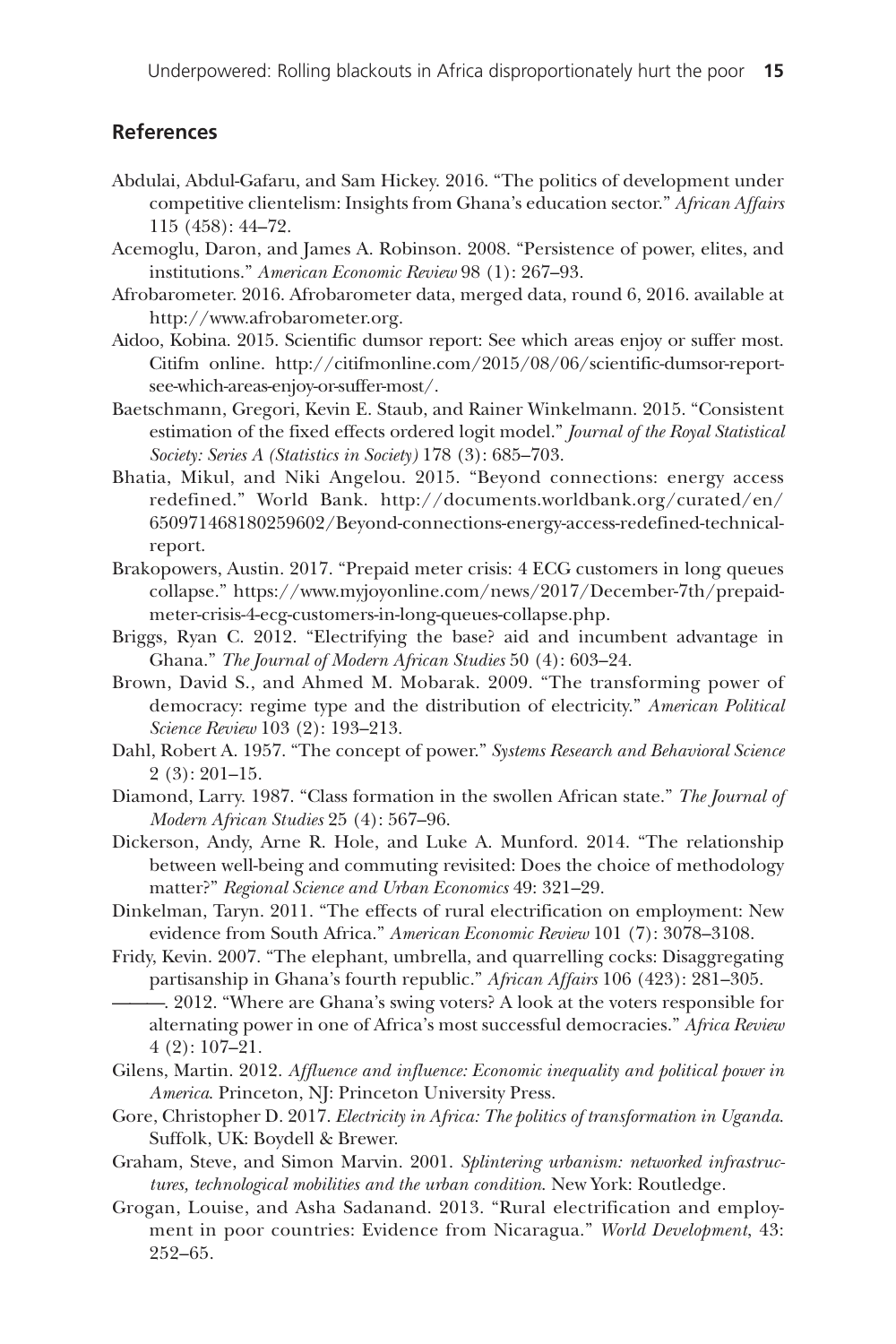- Hoffman, Barak, and James D. Long. 2013. "Parties, ethnicity, and voting in African elections." *Comparative Politics* 45 (2): 127–46.
- International Energy Agency (2014). "Africa energy outlook: A focus on the energy prospects in sub-Saharan Africa.["https://www.iea.org/publications/](https://www.iea.org/publications/freepublications/publication/WEO2014_AfricaEnergyOutlook.pdf) [freepublications/publication/WEO2014\\_AfricaEnergyOutlook.pdf](https://www.iea.org/publications/freepublications/publication/WEO2014_AfricaEnergyOutlook.pdf).
- Kasara, Kimuli, and Pavithra Suryanarayan. 2015. "When do the rich vote less than the poor and why? explaining turnout inequality across the world." *American Journal of Political Science* 59 (3): 613–27.
- Kemausuor, Francis, and Emmanuel Ackom. 2017. "Toward universal electrification in Ghana." *Wiley Interdisciplinary Reviews: Energy and Environment* 6 (1): e225.
- Kesselring, Rita. 2017. "The electricity crisis in Zambia: Blackouts and social stratification in new mining towns." *Energy Research & Social Science* 30: 94–102.
- Khandker, S. R., D. F. Barnes, and H. A. Samad. (2013). Welfare impacts of rural electrification: a panel data analysis from Vietnam. Economic Development and Cultural Change, 61 (3): 659–92.
- Kroth, Verena, Valentino Larcinese, and Joachim Wehner. 2016. "A better life for all? democratization and electrification in post-apartheid South Africa." *The Journal of Politics* 78 (3): 774–91.
- Kumi, Ebenezer N. 2017. "The electricity situation in Ghana: Challenges and opportunities." Center for Global Development Policy Paper, 109.
- Liévanos, Raoul S., and Christine Horne. 2017. "Unequal resilience: The duration of electricity outages." *Energy Policy* 108: 201–11.
- Lindberg, Staffan I. 2013. "Have the cake and eat it: The rational voter in Africa." *Party Politics* 19 (6): 945–61.
- Lipscomb, Molly, A. Mushfiq Mobarak, and Tania Barham. 2013. "Development effects of electrification: Evidence from the topographic placement of hydropower plants in Brazil." *American Economic Journal: Applied Economics* 5 (2): 200–231.
- McFarlane, Colin. 2010. "Infrastructure, interruption, and inequality: Urban life in the global south." In *Disrupted Cities: When Infrastructure Fails*, edited by Stephen Graham, 131–44. New York: Routledge.
- McFarlane, Colin, and Jonathan Rutherford. 2008. "Political infrastructures: Governing and experiencing the fabric of the city." *International Journal of Urban and Regional Research* 32 (2): 363–74.
- Mensah, Gifty S., Francis Kemausuor, and Abeeku Brew-Hammond. 2014. "Energy access indicators and trends in Ghana." *Renewable and Sustainable Energy Reviews* 30: 317–23.
- Min, Brian. 2015. *Power and the Vote*. New York: Cambridge University Press.
- Min, Brian, and Miriam Golden. 2014. "Electoral cycles in electricity losses in India." *Energy Policy* 65: 619–25.
- Olukoju, Ayodeji. 2004. "Never expect power always: Electricity consumers' response to monopoly, corruption and inefficient services in Nigeria." *African Affairs* 103 (410): 51–71.
- Page, Benjamin I., Larry M. Bartels, and Jason Seawright. 2013. "Democracy and the policy preferences of wealthy Americans." *Perspectives on Politics* 11 (1): 51–73.
- Pritchett, Lant. 2013. *The rebirth of education: Schooling ain't learning*. Washington, DC: CGD Books.
- Rud, Juan P. 2012. "Electricity provision and industrial development: Evidence from India." *Journal of Development Economics* 97 (2): 352–67.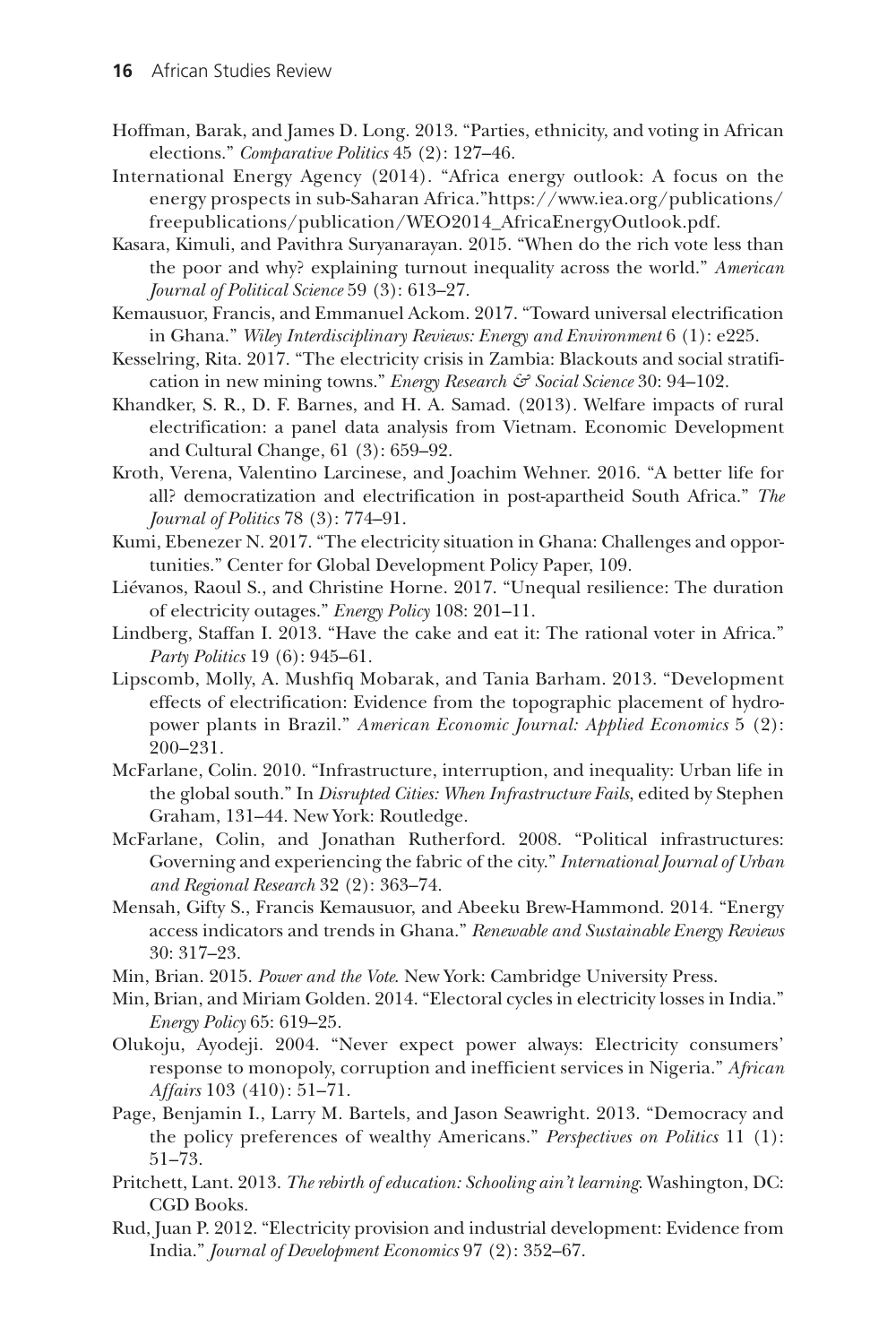- Rupp, Stephanie. 2013. "Ghana, China, and the politics of energy." *African Studies Review* 56 (1): 103–30.
- Sackeyfio, Naaborle. 2017. "Energy Politics and Rural Development in Sub-Saharan Africa: The Case of Ghana." London: Palgrave Macmillan.
- Silver, Jonathan. 2015. "Disrupted infrastructures: An urban political ecology of interrupted electricity in Accra." *International Journal of Urban and Regional Research* 39 (5): 984–1003.
- Sklar, Richard L. 1979. "The nature of class domination in Africa." *The Journal of Modern African Studies* 17 (4): 531–52.
- Thurlow, James, Danielle Resnick, and Dumebi Ubogu. 2015. "Matching concepts with measurement: Who belongs to Africa's middle class?" *Journal of International Development* 27 (5): 588–608.
- United Nations Global Compact. 2017. SDG 7: Ensure access to affordable, reliable, sustainable and modern energy for all.<http://sdgcompass.org/sdgs/sdg-7/>.
- van de Walle, Nic. 2009. "The institutional origins of inequality in sub-Saharan Africa." *Annual Review of Political Science* 12: 307–27.
- Weeks, John R., Arthur Getis, Douglas A. Stow, Allan G. Hill, David Rain, Ryan Engstrom, Justin Stoler, Christopher Lippitt, Marta Jankowska, Anna Carla Lopez-Carr, Lloyd Coulter, and Caetlin Ofiesh. 2012. "Connecting the dots between health, poverty and place in Accra, Ghana." *Annals of the Association of American Geographers* 102 (5): 932–41.
- World Bank. 2017a. Electric power transmission and distribution losses (% of output). [http://data.worldbank.org/indicator/EG.ELC.LOSS.ZS?locations=GH.](http://data.worldbank.org/indicator/EG.ELC.LOSS.ZS?locations=GH)
- ———. 2017b. Power outages in firms in a typical month (number). [https://data.](https://data.worldbank.org/indicator/IC.ELC.OUTG) [worldbank.org/indicator/IC.ELC.OUTG.](https://data.worldbank.org/indicator/IC.ELC.OUTG)
- ———. 2018. Access to electricity (% of population). [https://data.worldbank.org/](https://data.worldbank.org/indicator/EG.ELC.ACCS.ZS?locations=GH) [indicator/EG.ELC.ACCS.ZS?locations=GH.](https://data.worldbank.org/indicator/EG.ELC.ACCS.ZS?locations=GH)

#### **Notes**

- 1. For clarity, this article makes a distinction between *access* to electricity and electricity *availability*. Access refers to the state of being physically connected to the electricity grid. Availability refers to the state of receiving electricity supply from the grid. Thus, we use *availability* and *supply* interchangeably in context.
- 2. Kemausuor and Ackom (2017) report electricity rationing from 2011 until December of 2015. We can confirm that it still exists through December 2016. Ghana has a history of load shedding. As noted in Kumi (2017:8), "Ghana suffered severe power rationing/load shedding in the years 1983–1984, 1997– 1998, 2003, 2006–2007, 2011–date."
- 3. In Ghana in 2013, firms reported about eight outages in a typical month (World Bank 2017b).
- 4. About 620 million people in SSA still await a grid connection (International Energy Agency 2014:30). The number of people gaining access to the grid is generally only a small part of growth in demand, which typically is driven by the commercial and especially industrial sectors.
- 5. One partial exception is the insightful analysis of the politics of electricity supply in Nigeria in Ayodeji Olukoju (2004). Another exception, using American data, is Raoul S. Liévanos and Christine Horne (2017:208), who show that "neighborhoods with a higher proportion of disadvantaged residents [...] experienced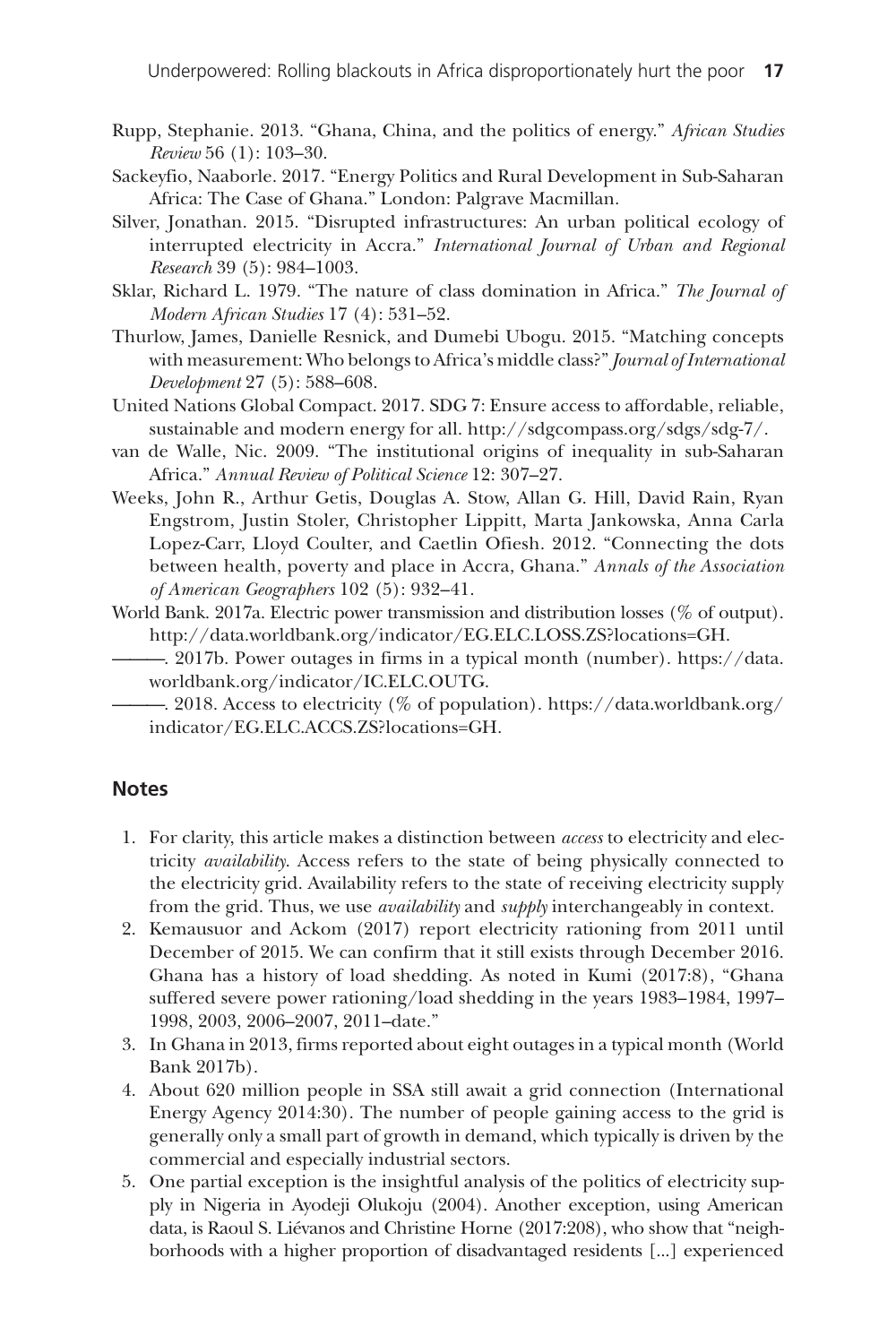longer outage duration." Finally, Christopher Gore (2017) examines the political economy of energy reforms in Uganda.

- 6. The current state of the art has moved from country or region-level data to understanding the relationship between electricity use and covariates across a spatial grid. Min (2015), for example, uses a one-degree latitude by one-degree longitude grid of annual light at night tiled across the low-income world. This grid is extensive, and is a large improvement over prior research. However, the area of each cell in the grid is approximately  $10,000 \text{ km}^2$ , which is over ten times larger than the entire Accra metropolitan area in which our neighborhoods are nested. Further, the light measure within each cell is taken over a year while we capture variation over days.
- 7. Brian Min and Miriam Golden (2014) show that elections influence where and when line losses spike.
- 8. The idea that blackouts can be aimed and that this creates an opportunity for distributive politics was also proposed in Min (2015:46), who writes "Blackouts are technical failures but also politics opportunities." How exactly electoral politics influences electricity rationing will depend on local institutions and electoral geography. On institutions and electoral politics in Ghana, see Ryan C. Briggs (2012), Barak Hoffman and James D. Long (2013), and Abdul-Gafaru Abdulai and Sam Hickey (2016). On the electoral geography of Ghana, see Kevin Fridy (2007; 2012) and Staffan I. Lindberg (2013).
- 9. Concern about repayment will be smaller in Accra than in many other parts of Ghana, as most meters in Accra are now pre-paid. It should also be noted that while Accra largely has pre-paid meters, the pre-paid vending system can itself experience outages (Brakopowers 2017). Additionally, theft remains an issue regardless of the type of meter. Line losses in Ghana have increased since 2000 and are now at around 25 percent (World Bank 2017a). While not all line losses are due to theft, theft (often in the form of tapping electricity lines) is one plausible explanation for losses of this magnitude.
- 10. While this logic explains why the ECG might target electricity to richer areas, it leaves open the puzzle of why the ECG is so often ineffectual at actually collecting on-time payment from those with post-paid meters.
- 11. Our conceptualization of power (in the political sense of the term) comes from Robert Dahl (1957) and is simply the ability to influence an actor (violently or otherwise) so that it does something that it would not otherwise do.
- 12. A related possibility is that the ECG is attempting to maintain consistent electricity in areas with foreign embassies or their staff. This could explain higher electricity levels in the neighborhoods of Cantonments and Ridge.
- 13. In the words of Nic van de Walle (2009:308), "the recent political science literature on domestic inequality in the developing world is sparse, and on SSA, it is virtually nonexistent." This implies that there is also very little written on the effect of domestic inequality on politics, as the literature on the effect of domestic inequality on politics is a subset of the broader literature on domestic inequality.
- 14. We would like to thank a participant at a presentation at the Center for Global Development for this explanation.
- 15. While we use Accra for brevity, our neighborhoods technically fall within Greater Accra.
- 16. More than 85 percent of the population of Accra had access to electricity in 2010 (Kemausuor & Ackom 2017). Only 1 percent of the surveyed population of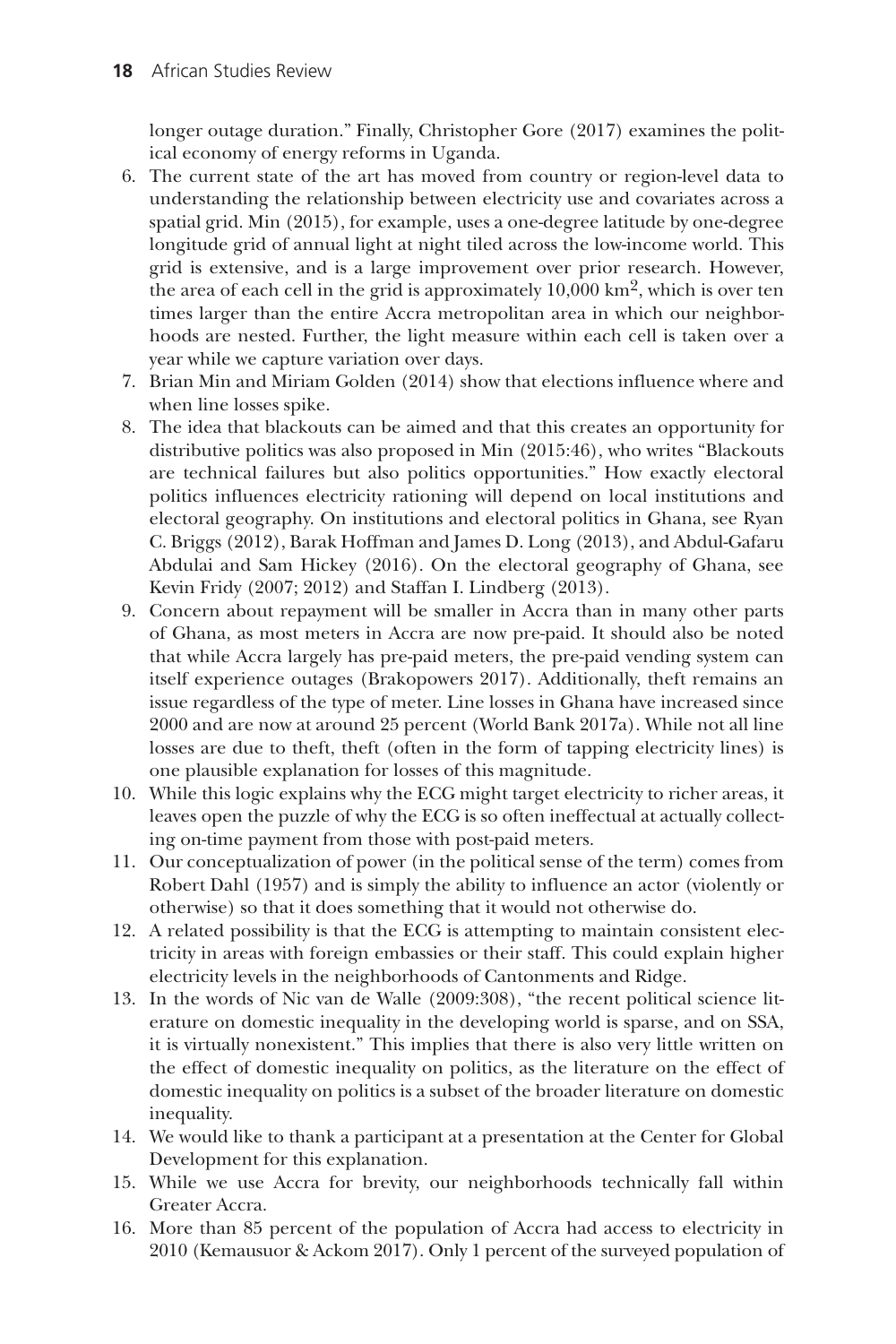Accra reported not having a connection to the grid in Afrobarometer round six (Afrobarometer 2016).

- 17. At various points in time this was changed to twelve hours on and twenty-four off. The essential point is that the outages were to be shared equally across neighborhoods.
- 18. Almost no updates were submitted during the first two-week period. In the second two-week period updates were much more consistent over neighborhoods and over time.
- 19. The neighborhoods with wealth quintile data are: Abelenpke, Baatsona Spintex 1, Baatsona Spintex 2, Banana Inn, Cantonments, Chorkor, Dansoman, Dome pillar 2, East Legon, Kwabenya, Kwashieman, Labadi, Lapaz (Abeka), Lapaz (Nyamekye), Laterbiokoshie, Legon Campus, Madina, Mamprobi, Ministries, Pokuase ACP, Ridge, Santa Maria (Auntie Aku), Santa Maria (School Junction), Taifa, and Trade Fair.
- 20. The tax residential tax classes run, in descending order: 1A, 1B, 2A, 2B, 3A, 3B, 3C. We do not include 3B because we do not have a neighborhood in that tax class. We also include a commercial tax class (which has the highest tax rate), as we have one neighborhood that falls into a commercial class.
- 21. The neighborhoods with tax class data are: Abelenpke, Baatsona Spintex 1, Baatsona Spintex 2, Banana Inn, Cantonments, Chorkor, Dansoman, East Legon, Kwashieman, Lapaz (Abeka), Lapaz (Nyamekye), Laterbiokoshie, Legon Campus, Mamprobi, Ministries, Ridge, Santa Maria (Auntie Aku), Santa Maria (School Junction).
- 22. The most common cause of missing data on the wealth variables was that the neighborhood from the Dumsor Project was technically outside of Accra. The neighborhoods with missing wealth data do not have significantly different levels of daily electricity than those without, and the direction of relationship between having missing data and electricity availability is differently signed (and always statistically insignificant) across the wealth measures.
- 23. The left panel has 350 observations and the right panel has 252 observations. The scheduled electricity variable is never statistically significant and always has a very small coefficient (suggesting than a one-hour increase in scheduled electricity leads to fewer than six minutes of actual electricity). Dropping the scheduled electricity variable has essentially no effect on the results. The analyses use robust standard errors instead of cluster robust standard errors (clustering on neighborhoods), as the latter leads to implausibly small standard errors in the clusters that have only one neighborhood per level of the wealth variable. This occurs most problematically in the poorest neighborhood in either panel (Chorkor). The differences in levels of electricity across the low, middle, and high neighborhood wealth groups remain significant when we cluster on neighborhoods and use bootstrap standard errors.
- 24. Note that population density is very likely higher in the poorer neighborhoods, so per person these effects are likely to be even more extreme.
- 25. A small number (229) also either reported missing data or said that they did not know the answer to the question. Those respondents are dropped from the analysis.
- 26. We experimented with using subsets of the questions, such as only focusing on deprivations of food, water, and medicine, and the results were very similar.
- 27. The  $\chi$ 2 statistic for no relationship between electricity availability and deprivation is 2258.8, df = 80,  $p < 0.01$ .